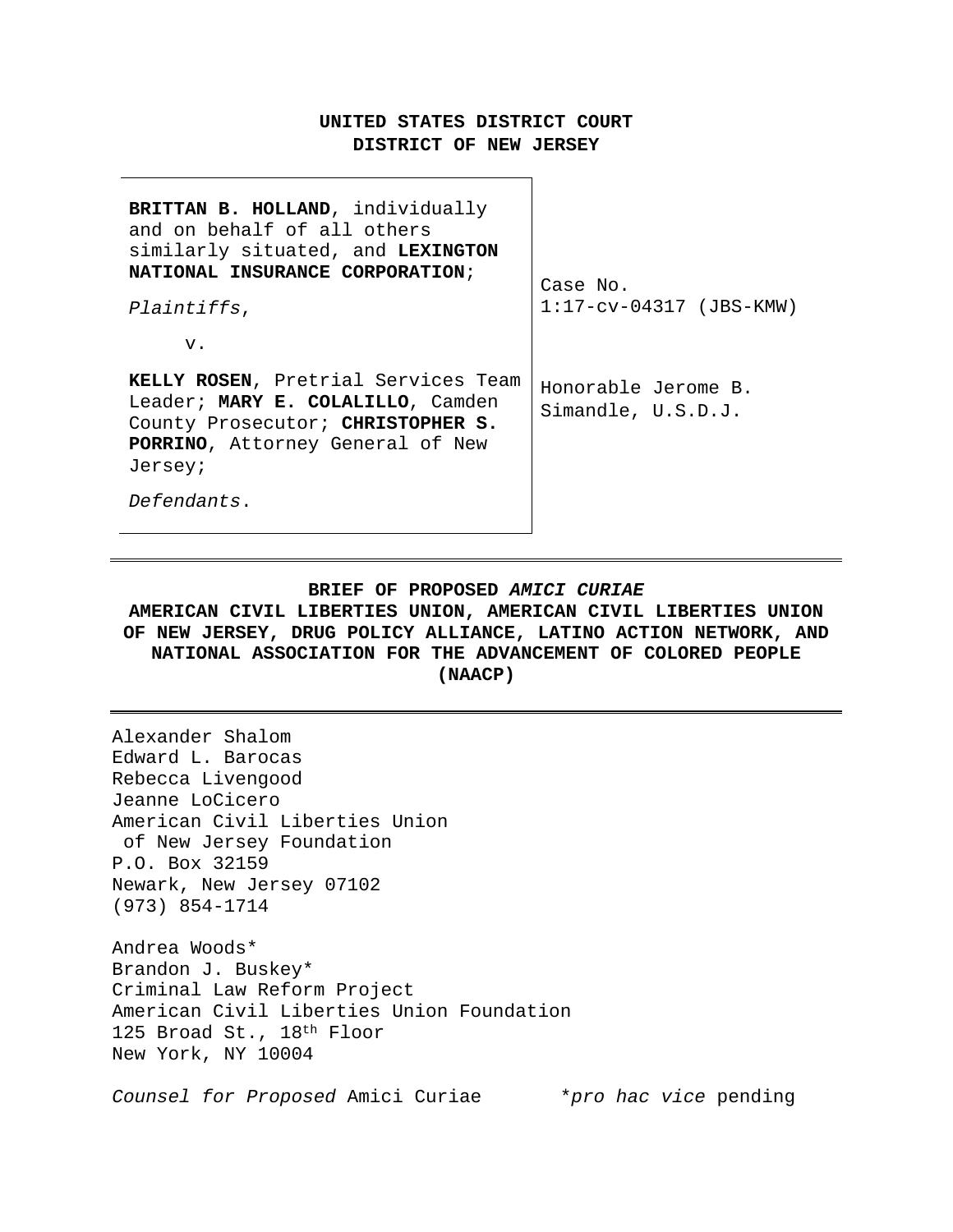## **TABLE OF CONTENTS**

| ${\tt PRELIMINARY\quad STATEMENT.\dots.\dots.\dots.\dots.\dots.\dots.\dots.\dots.\dots\dots}$                                                               |
|-------------------------------------------------------------------------------------------------------------------------------------------------------------|
|                                                                                                                                                             |
|                                                                                                                                                             |
|                                                                                                                                                             |
| I. PLAINTIFF LEXINGTON NATIONAL LACKS STANDING10                                                                                                            |
| A. Lexington Does Not Assert Violations of Its Own<br>Constitutional Rights. 11                                                                             |
| B. Lexington Cannot Satisfy the Requirements of Third-                                                                                                      |
| 1. Even if the Constitution Provided a Right to<br>Money Bail, it Does Not Provide a Right to a<br>Commercial Bail Bond. 13                                 |
| 2. As a Result, Lexington National Lacks Standing<br>Under the Third-Party Standing Doctrine17                                                              |
| COURTS ARE PERMITTED TO CONSIDER DANGEROUSNESS IN<br>II.                                                                                                    |
| III. MONEY BAIL DOES NOT PROTECT PUBLIC SAFETY AND RESULTS<br>IN DISPROPORTIONATE HARM24                                                                    |
| A. No Credible Evidence Suggests That the Use of Money<br>Bail Contributes to Public Safety. 24                                                             |
| B. Money Bail has a Demonstrated History of Harmful,<br>Discriminatory Impact28                                                                             |
| IV. WHERE COURTS SEEK TO PROTECT PUBLIC SAFETY, THEY NEED<br>NOT OFFER CRIMINAL DEFENDANTS AN OPPORTUNITY TO PURCHASE<br>THE ABILITY TO AVOID SUPERVISION31 |
|                                                                                                                                                             |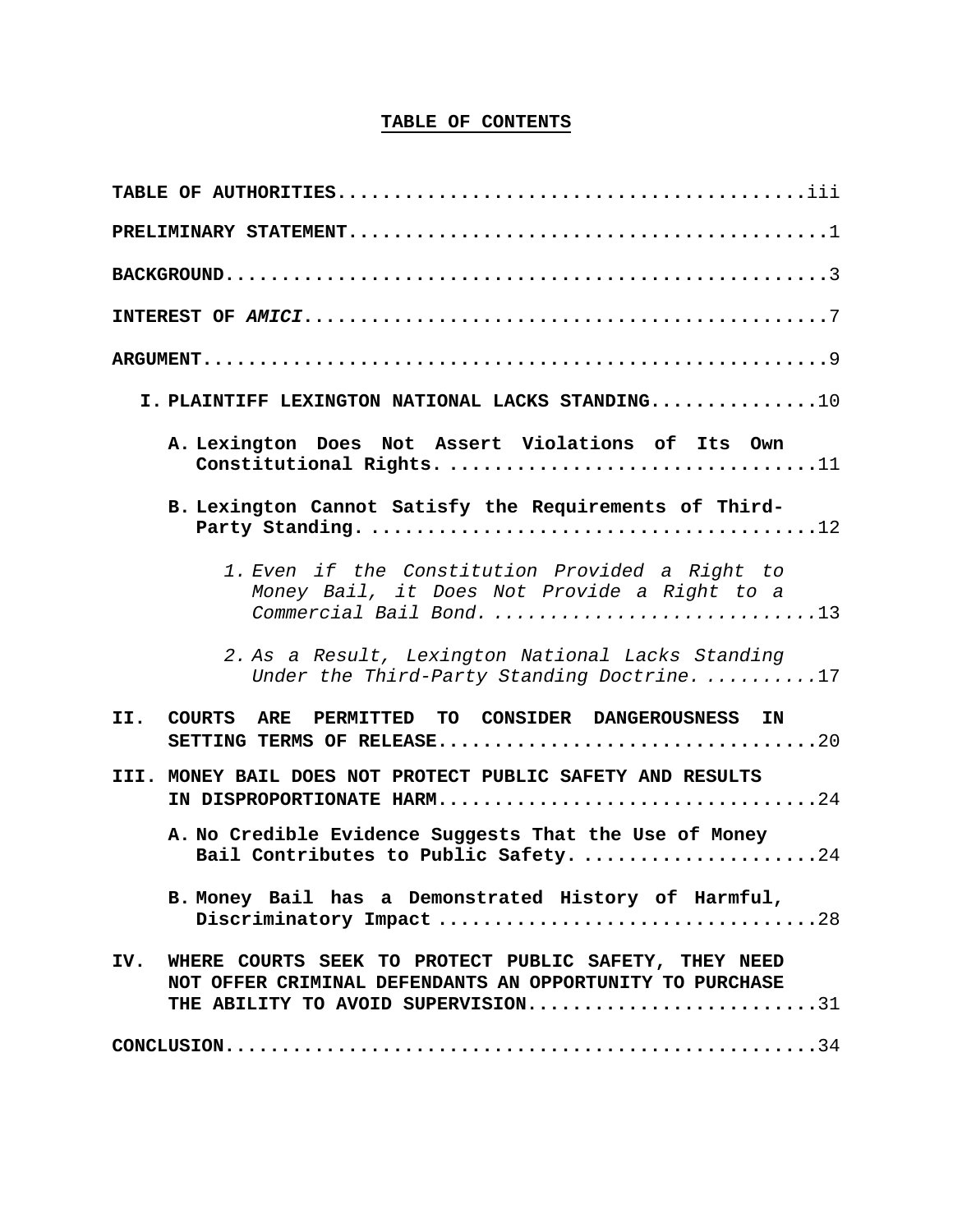## **TABLE OF AUTHORITIES**

### **Cases**

| Ashcroft v. Iqbal, 556 U.S. 662 (2009)10                       |
|----------------------------------------------------------------|
| Barrows v. Jackson, 346 U.S. 249 (1953)18                      |
| Bell Atlantic Corp. v. Twombly, 550 U.S. 544 (2007)10          |
| Benboe v. Carroll, 494 F. Supp. 462 (W.D. Ky. 1977)16          |
| Burks v. Scott County, Miss., 3:14-cv-00745-HTW-LRA (S.D.      |
| Burton v. Tomlinson, 527 P.2d 123 (Or. Ct. App. 1974)14-15     |
| Craig v. Boren, 429 U.S. 190 (1976)19                          |
| Dep't of Labor v. Triplett, 494 U.S. 715 (1990)11-18           |
| Edwards v. Lexington County Sheriff's Dep't, 688 S.E.2d 125    |
| Eisenstadt v. Baird, 405 U.S. 438 (1972)19                     |
| Griswold v. Connecticut, 381 U.S. 479 (1965)19                 |
| Hedges v. United States, 404 F.3d 744 (3d Cir. 2005)10         |
| Johnson Bonding Co. v. Kentucky, 420 F. Supp. 331              |
| Kahn v. McCormack, 299 N.W.2d 279 (Wis. Ct. App. 1980)16-17    |
| ODonnell v. Harris Cty., --- F. Supp. 3d ---, 2017 WL 1735456  |
| Pugh v. Rainwater, 572 F.2d 1053 (5th Cir. 1978)28             |
| Rodriguez v. Providence Cmty. Corr., 155 F. Supp. 3d 758 (M.D. |
| S & R Corp. v. Jiffy Lube Int'l, Inc., 968 F.2d 371            |
| Schilb v. Kuebel, 404 U.S. 357 (1971)15-16                     |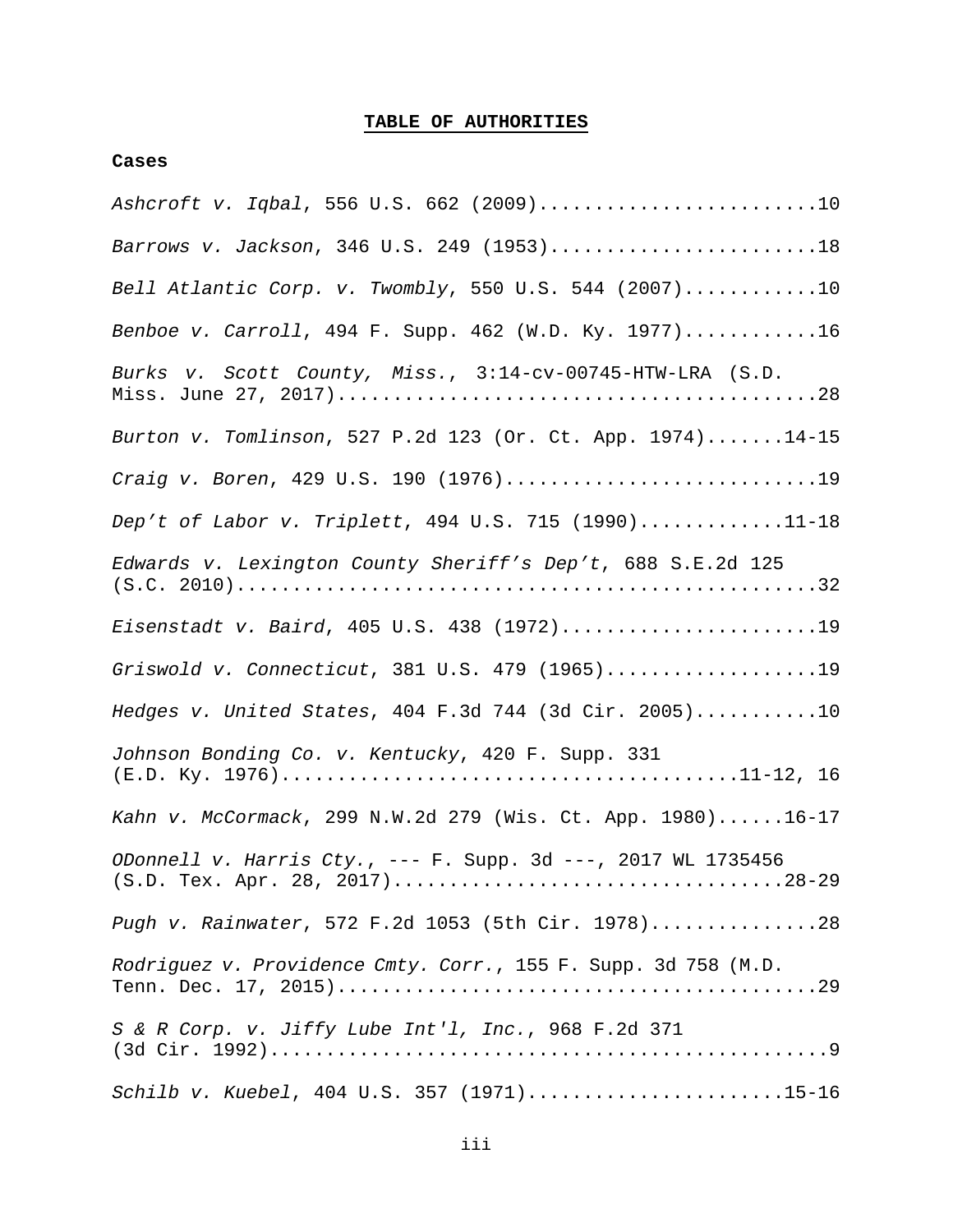*Sec'y of State of Md. v. Joseph H. Munson Co.*, 467 U.S. 947 (1984) 13 *Spinks v. State*, 2007 Ind. App. Unpub. LEXIS 1802 (Ind. Ct. App. July 3, 2007).............................................32 *Stack v. Boyle*, 342 U.S. 1 (1951).......................20-21, 33 *State v. Blake*, 642 So. 2d 959 (Ala. 1994) ....................29 *State v. Korecky*, 169 N.J. 364 (2001)..........................23 *State v. Siford*, 2003-Ohio-1588, P2-P3, 2003 Ohio App. LEXIS 1522 (Ohio Ct. App., Geauga County Mar. 28, 2003)..............32 *State v. Steele,* 430 *N.J. Super.* 24 (N.J. Super. Ct. App. Div. 2013).....................................................23 *Stephens v. Bonding Asso. of Kentucky*, 538 S.W.2d 580 (Ky. 1976).....................................................16 *Sullivan v. Little Hunting Park, Inc.*, 396 U.S. 229 (1969).....18 *Thompson v. Moss Point*, 2015 WL 10322003 (S.D. Miss. Nov. 6, 2015)......................................29 *United States v. Arzberger*, 592 F. Supp. 2d 590 (S.D.N.Y. 2008)................................................33 *United States v. Cachucha*, 778 F. Supp. 2d 1172 (D.N.M. 2011)..................................................31 *United States v. Chaplin's, Inc*., 646 F.3d 846 (11th Cir. 2011) ..............................................12 *United States v. Farris*, 2008 U.S. Dist. LEXIS 36937 (W.D. Pa. May 1, 2008)........................................22, 31-32 *United States v. Gatto*, 750 F. Supp. 664 (D.N.J. 1990).........22 *United States v. Giampa*, 755 F. Supp. 665 (W.D. Pa. 1990)......22 *United States v. Norman*, 2014 U.S. Dist. LEXIS 107976 (E.D. Pa. Aug. 6, 2014)..............................................22 *United States v. Payner*, 447 U.S. 727 (1980)...................13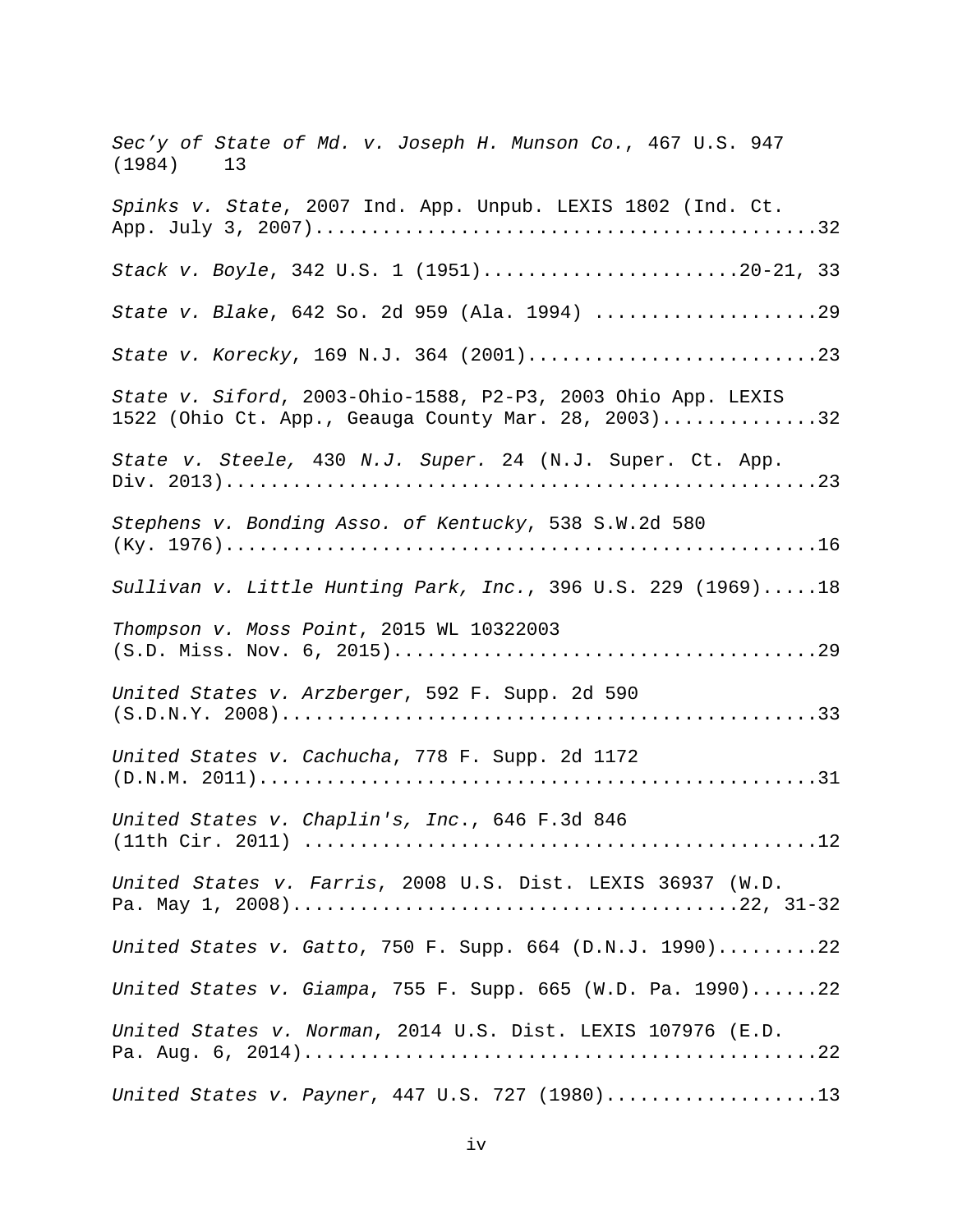| United States v. Perry, 788 F.2d 100 (3d Cir. 1986)20       |
|-------------------------------------------------------------|
| United States v. Salerno, 481 U.S. 739 (1987)20-21, 32      |
| United States ex rel. Savitz v. Gallagher, 800 F. Supp. 228 |
| Walker v. City of Calhoun, No. 4:15-CV-0170-HLM (N.D. Ga.   |
| Statutes, Rules and Regulations                             |
|                                                             |
|                                                             |
|                                                             |
|                                                             |
| Burns Ind. Code Ann. § 35-46-1-15.1(a)(5)32                 |
|                                                             |
|                                                             |
|                                                             |
|                                                             |
|                                                             |
|                                                             |
|                                                             |
|                                                             |
|                                                             |
|                                                             |
|                                                             |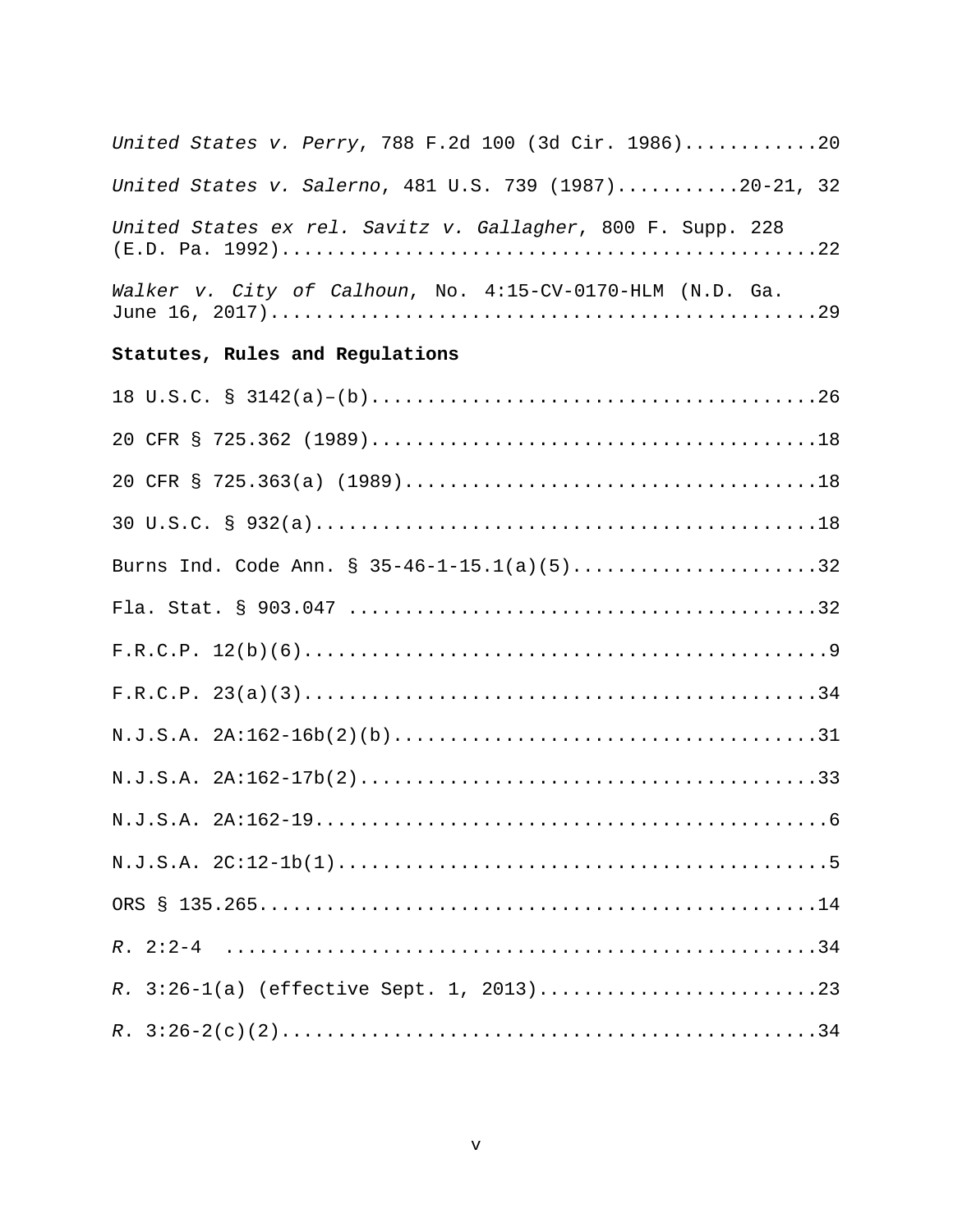# **Other Authorities**

| ABA Standard 10-5.3(a) (commentary) 24                                                                                                                                                    |
|-------------------------------------------------------------------------------------------------------------------------------------------------------------------------------------------|
| Charles V. Bagli and Kevin Flynn, NEW YORK TIMES, "Durst Jumps<br>Bail, and a Nationwide Dragnet Is On," (Oct. 17, 2001)24                                                                |
| Kristen Bechtel, et. al., Dispelling the Myths: What<br>Policymakers Need to Know About Pretrial Research, Pretrial                                                                       |
| Michael K. Block, The Effectiveness and Cost of Secured and<br>Unsecured Pretrial Release in California's Large Urban                                                                     |
| John S. Boyle, Bail Under the Judicial Article, 17 DE PAUL L.                                                                                                                             |
| Bureau of Justice Statistics, Data Risk Advisory: State Court<br>Processing Statistics Data Limitations, March 201027                                                                     |
| Thomas H. Cohen & Brian A. Reaves, U.S. Dep't of Justice,<br>Bureau of Justice Statistics, Pretrial Release of Felony<br>Defendants in State Courts (2007)26                              |
| Color of Change & ACLU, Selling off our Freedom: How Insurance<br>Corporations Have Taken Over Our Bail System, May 201717                                                                |
| Caleb Foote, The Coming Constitutional Crisis in Bail: I and                                                                                                                              |
| Marvin D. Free, Jr., Race and Presentencing Decisions: The<br>Cost of Being African American, in Racial Issues in Criminal<br>Justice: The Case of African Americans 137 (Marvin D. Free, |
| Matthew Friedman, et. al., Crime Trends: 1990-2016, THE BRENNAN                                                                                                                           |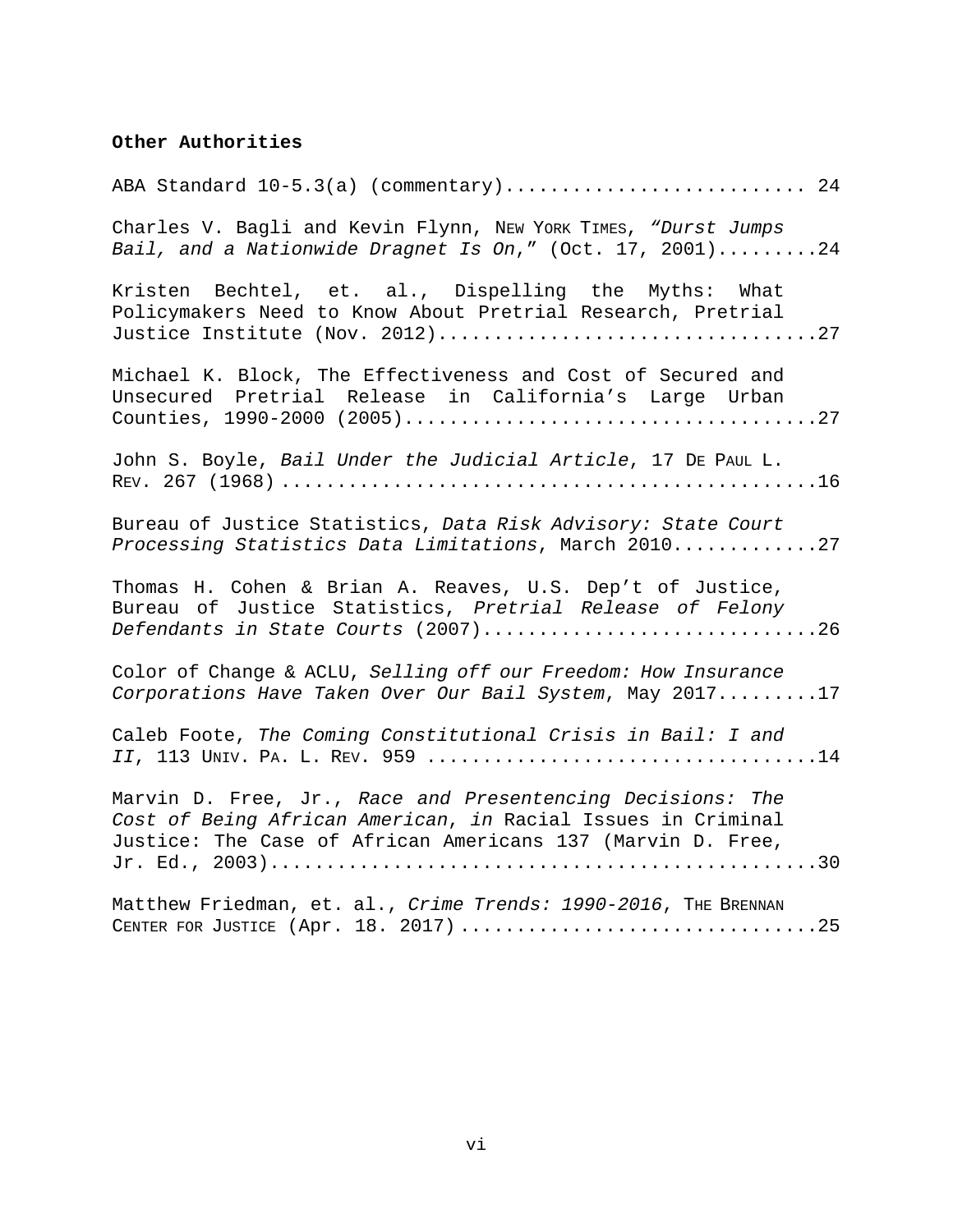| Jeff Goldman, NJ.com, "Bloody bar fight over Eagles leads to                                                                                                                    |
|---------------------------------------------------------------------------------------------------------------------------------------------------------------------------------|
| Hon. Glenn A. Grant, CRIMINAL JUSTICE REFORM, REPORT TO THE                                                                                                                     |
| Paul Heaton, et. al., The Downstream Consequences of<br>Misdemeanor Pretrial Detention (July 2016)28                                                                            |
| Helland & Tabarrok, The Fugitive: Evidence on Public Versus<br>Private Law Enforcement from Bail Jumping, Journal of Law &                                                      |
| Cynthia E. Jones, "Give us Free": Addressing Racial<br>Disparities in Bail Determinations, 16 LEGISLATION & PUB. POL'Y                                                          |
| Michael R. Jones, Pretrial Justice Inst., Unsecured Bonds:<br>The As Effective and Most Efficient Pretrial Release Option                                                       |
| Krahl & New Direction Strategies, An Analysis of the Financial<br>Impact of Surety Bonding on Aggregate and Average Detention<br>Costs and Cost Savings in the State of Florida |
| Jason Lydon et al., Black & Pink, Coming out of Concrete<br>Closets: A Report on Black & Pink's National LGBTQ Prisoner                                                         |
| Robert G. Morris, Pretrial Release Mechanisms in Dallas                                                                                                                         |
| Pretrial Justice Institute, Race & Bail in America30                                                                                                                            |
| Pretrial Services Agency for the District of Columbia,<br>Research and Data, Performance Measures25-26                                                                          |
| Rational and Transparent Bail Decision Making, Pretrial<br>Justice Institute and the MacArthur Foundation (March 2012)14                                                        |
| Timothy R. Schnacke, et al., The History of Bail and Pretrial                                                                                                                   |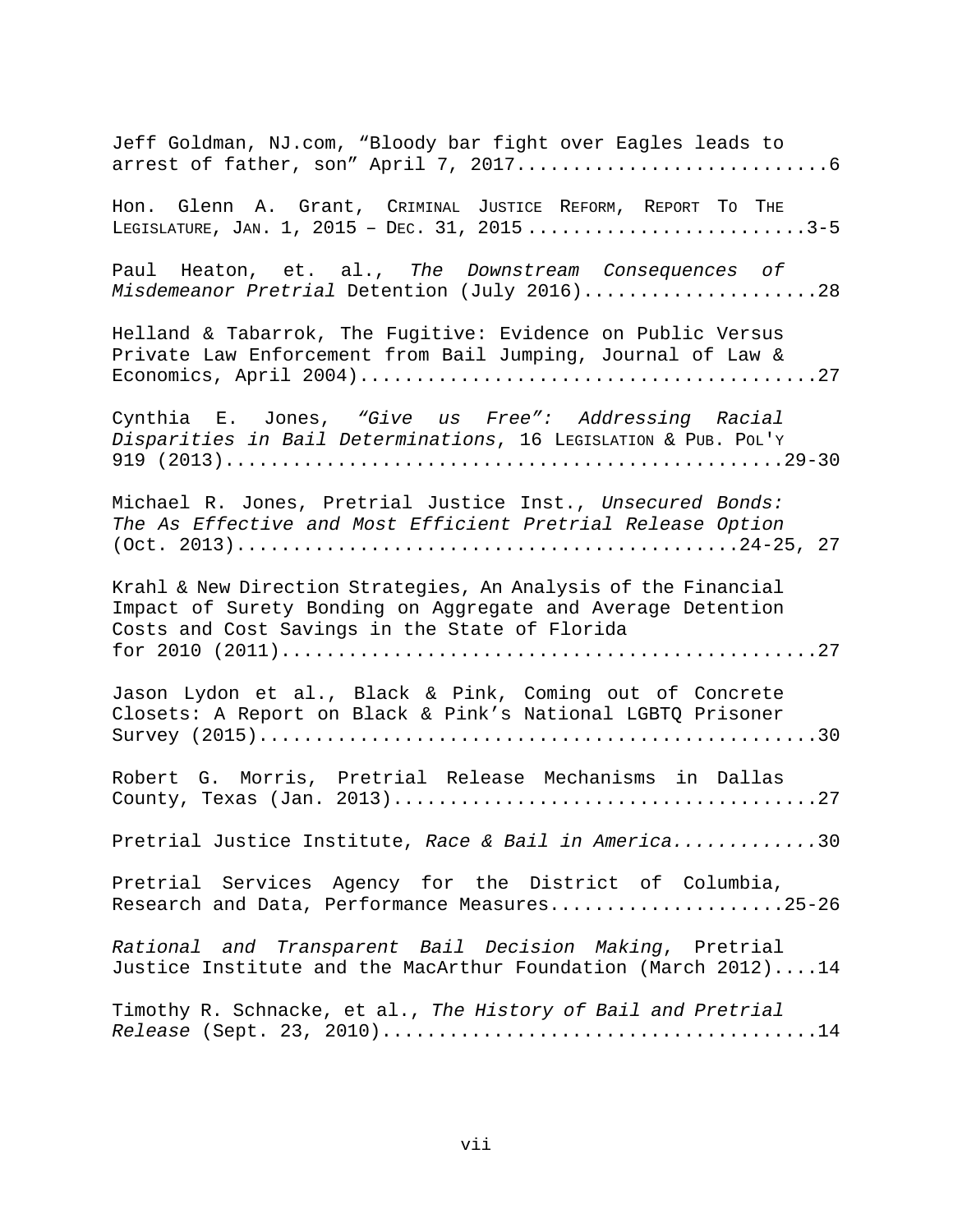|  |  |  |  | Marie VanNostrand, Ph.D. and Gena Keebler, Pretrial Risk      |  |
|--|--|--|--|---------------------------------------------------------------|--|
|  |  |  |  | Assessment in the Federal Court (April 14, 2009)26            |  |
|  |  |  |  |                                                               |  |
|  |  |  |  | Marie VanNostrand, Ph.D., NEW JERSEY JAIL POPULATION ANALYSIS |  |
|  |  |  |  |                                                               |  |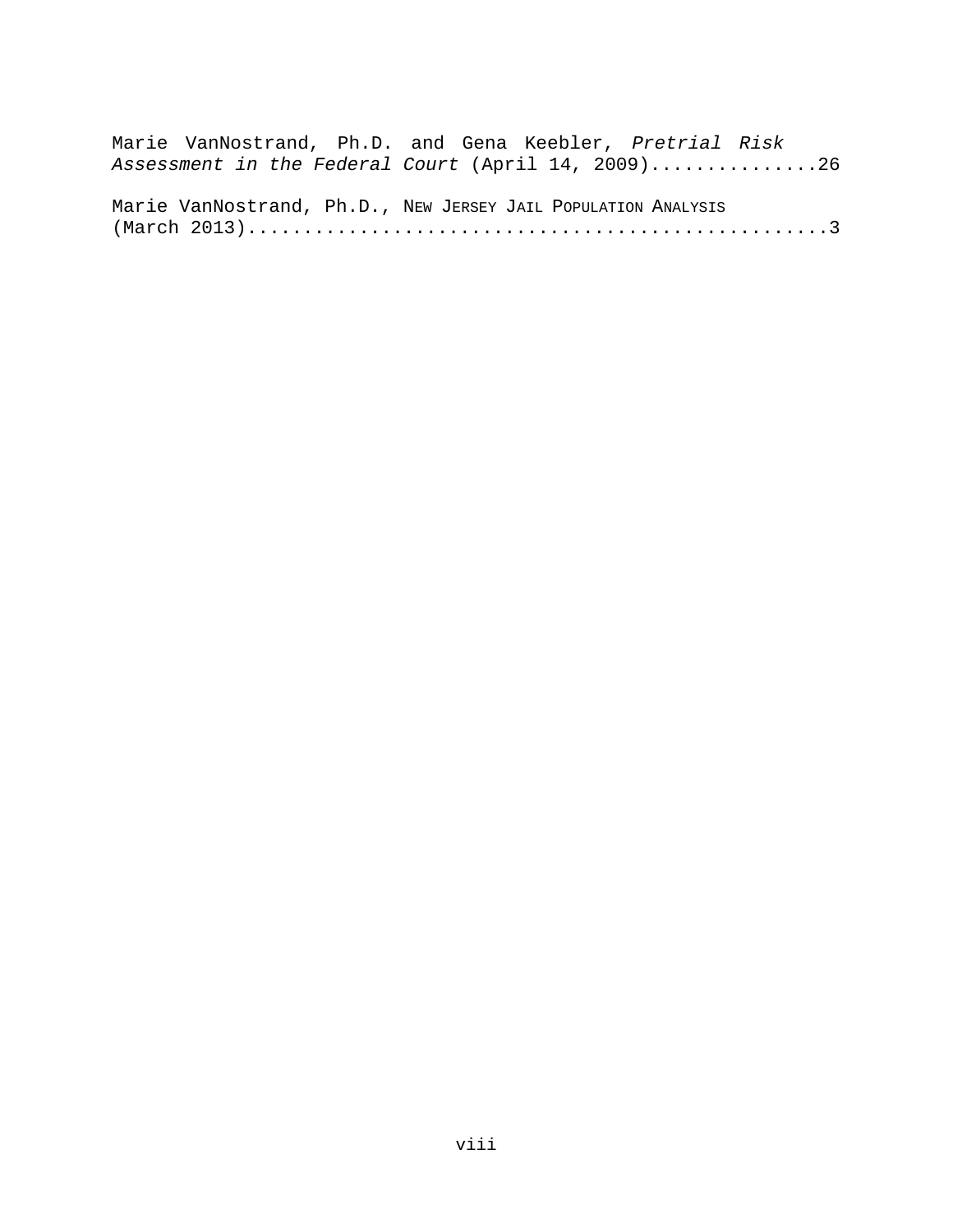### **PRELIMINARY STATEMENT**

This brief is submitted on behalf of proposed *amici curiae* American Civil Liberties Union, American Civil Liberties Union of New Jersey, Drug Policy Alliance, Latino Action Network, and National Association for the Advancement of Colored People – New Jersey State Conference (*amici*) in support of Defendants' motion to dismiss and in opposition to Plaintiffs' motion for a preliminary injunction. *Amici* are civil rights organizations concerned with the individual rights of criminal defendants. *Amici* believe that increased reliance on money bail is neither constitutionally required nor desirable.

*Amici* work to protect the statutory and constitutional rights of criminal defendants, including Plaintiff Holland, to be released on the least restrictive conditions possible, but acknowledge that those conditions must be able to achieve all of the permissible goals of pretrial release conditions. In this case, Plaintiffs imagine a right to money bail implicit in the Eighth Amendment and in so doing ignore the role that conditions of release can play in ensuring the protection of the community.

Indeed, in an effort to obtain third-party standing on behalf of Lexington National Insurance Corporation ("Lexington National"), Plaintiffs implicitly argue that there is not only a constitutional right to *money* bail, but also a right to a *commercial bail bond*. As several states have recognized, no such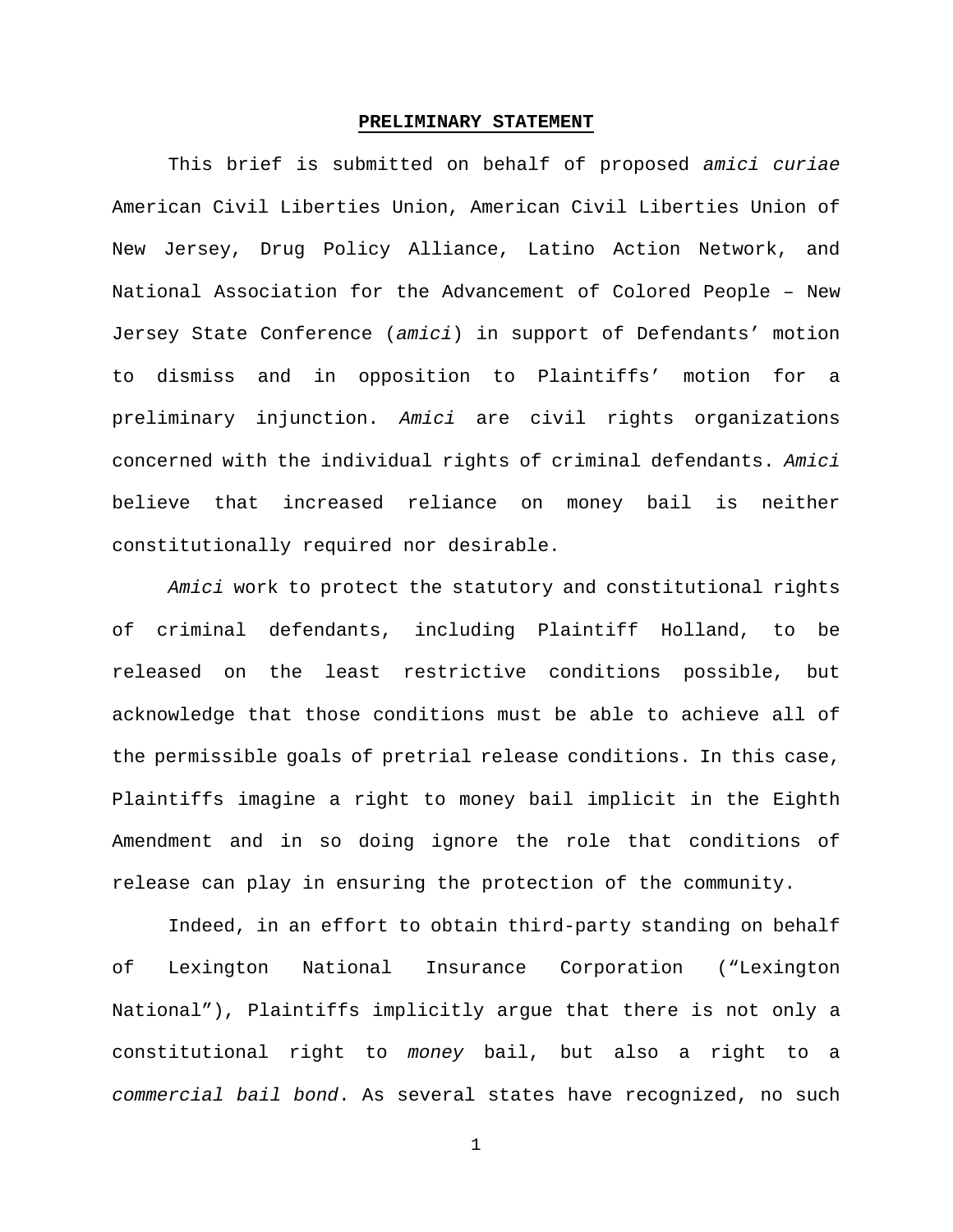right is enshrined in the United States Constitution. Because there exists no right to use a commercial entity to post a bail bond, Lexington National cannot demonstrate that criminal defendants have a legal entitlement to form a relationship with Lexington National or other bonding companies and therefore cannot satisfy the requirements of third-party standing.

The Eighth Amendment does not provide a right to money bail. New Jersey's Criminal Justice Reform Act ("CJRA"), like many other pretrial justice schemes around the country, including the federal system, allows consideration of dangerousness in setting terms of release. Three decades ago the United States Supreme Court approved of the consideration of public safety in making release and detention decisions in the federal system. In the intervening years, many jurisdictions have followed suit without offending the Eighth Amendment. New Jersey's system, which requires that conditions of release be the least restrictive conditions that achieve the purposes of the statute, does not offend the Eighth Amendment.

There is no evidence that the posting of money bail achieves the public safety results that the court sought to achieve in Plaintiff Holland's case.

Finally, if Plaintiffs' fundamental contention – that a criminal defendant who is not ordered detained has a right to pay money bail to avoid a pre-trial deprivation of liberty in the first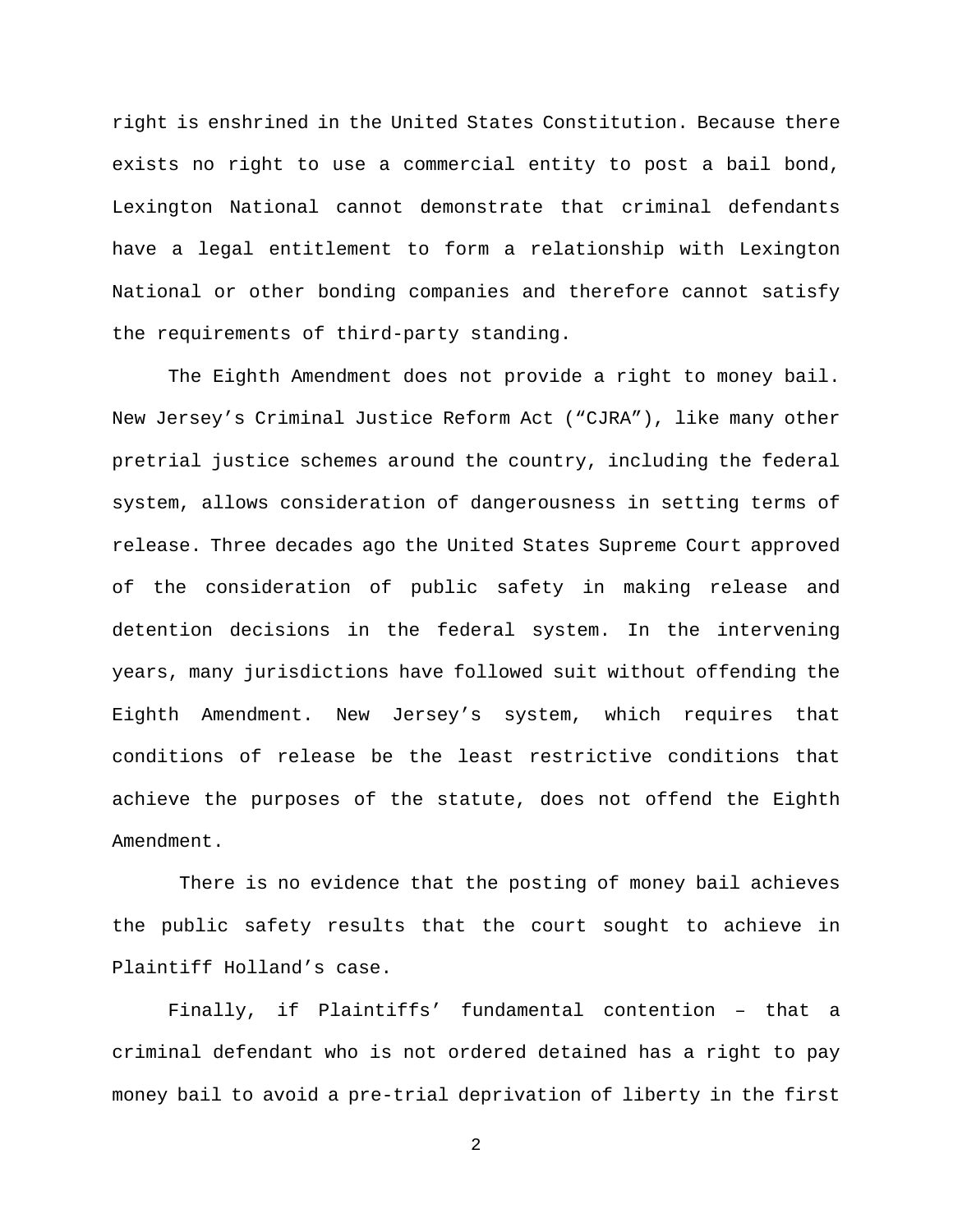place – were correct, courts could never impose conditions like no-contact orders without giving a criminal defendant the opportunity to purchase the ability to contact witnesses or victims. Such a result is plainly untenable.

#### **BACKGROUND**

In March 2013, the Drug Policy Alliance released a study that confirmed what many New Jersey state court criminal law practitioners had known for a long time: New Jersey's jails were filled with low-risk pretrial detainees who sat in jail simply because they lacked small amounts of money necessary to secure release. Marie VanNostrand, Ph.D., NEW JERSEY JAIL POPULATION ANALYSIS (March 2013) available at: [https://www.pretrial.org/](https://www.pretrial.org/%20download/research/New%20Jersey%20Jail%20Population%20Analysis%20-%20VanNostrand%202013.pdf) [download/research/New%20Jersey%20Jail%20Population%20Analysis%20](https://www.pretrial.org/%20download/research/New%20Jersey%20Jail%20Population%20Analysis%20-%20VanNostrand%202013.pdf) [-%20VanNostrand%202013.pdf.](https://www.pretrial.org/%20download/research/New%20Jersey%20Jail%20Population%20Analysis%20-%20VanNostrand%202013.pdf) Specifically, the study revealed that on a single day more than 5,000 people were in New Jersey jails, eligible for release on bail but remaining in custody, solely due to a lack of resources. *Id.* at 13. The report also showed the disparate impact on people of color: 71% of the population in New Jersey jails was composed of Black and Latino people. *Id.* Twelve percent of the population (more than 1,500 people) was held because of their inability to pay \$2,500 or less. *Id.*

Prompted by that report, among other things, in the summer of 2013, New Jersey Supreme Court Chief Justice Stuart Rabner established and chaired a special committee of the Supreme Court,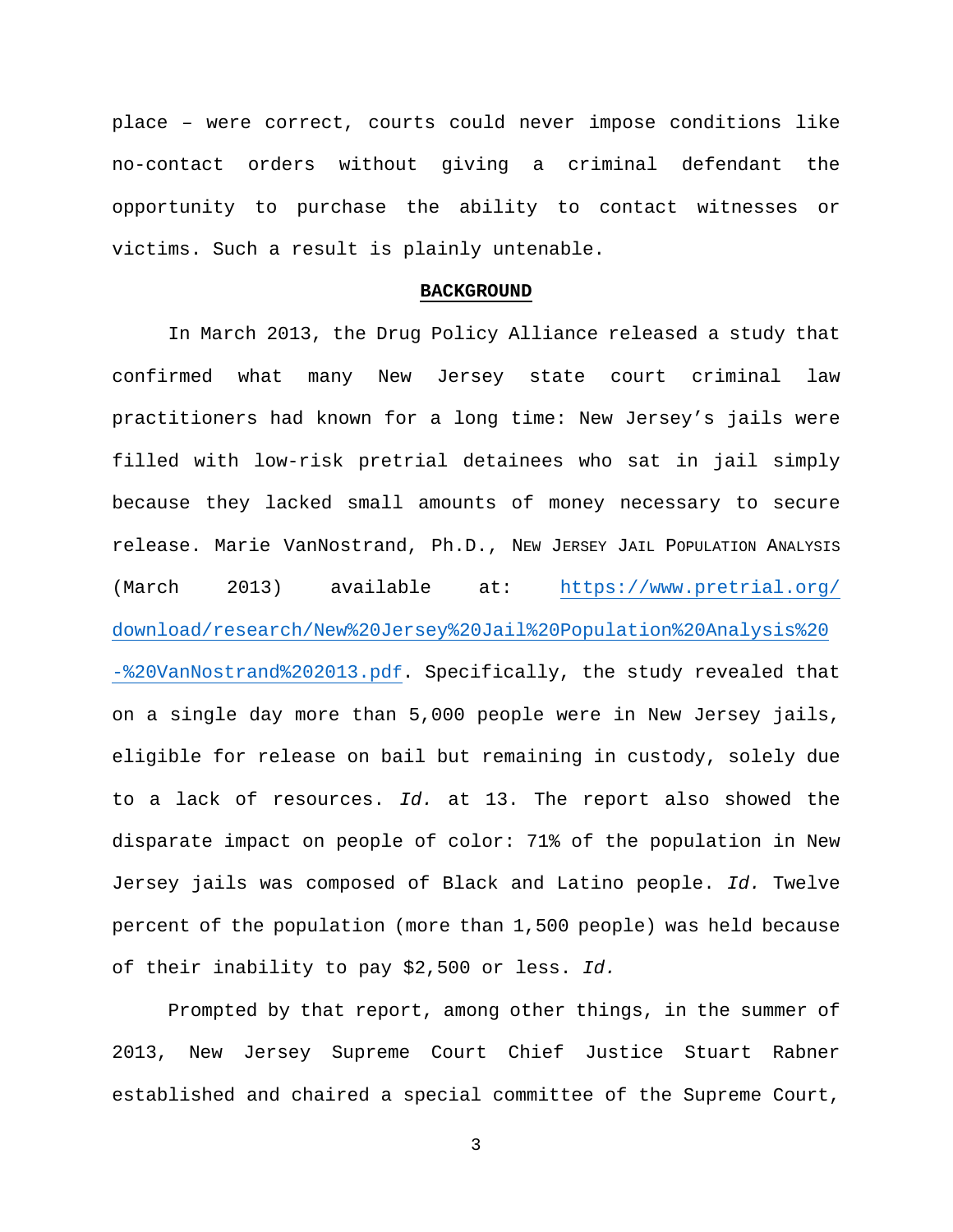the Joint Committee on Criminal Justice ("JCCJ"), which included the Attorney General, the Public Defender, private attorneys, judges, court administrators, and representatives of the Legislature and the Governor's Office. Hon. Glenn A. Grant, CRIMINAL JUSTICE REFORM, REPORT TO THE LEGISLATURE, JAN. 1, 2015 – DEC. 31, 2015, available at: [http://www.njcourts.gov/courts/assets/criminal/](http://www.njcourts.gov/courts/assets/criminal/%202015cjrannual.pdf) [2015cjrannual.pdf.](http://www.njcourts.gov/courts/assets/criminal/%202015cjrannual.pdf) The JCCJ was tasked with examining issues relating to bail and the right to a speedy trial to determine if reforms were needed. Drawing on data from the Administrative Office of the Courts, the JCCJ determined that New Jersey's wealth-based bail system, in which defendants must pay for their release, risks a "dual system error," in that it leads to a system in which poor defendants who pose little risk to the community are unable to pay for release, while more dangerous individuals who have more substantial resources remain in the community. *Id.* at 26.

After a period of study of New Jersey's existing system as well as systems that had implemented risk-based pretrial practices, the Committee concluded that reducing the number of pretrial detainees through the use of a more objective risk-based approach could lead to substantial cost savings, as well as a "society that is freer, fairer and safer." *Id.* at 12. The JCCJ ultimately recommended significant changes to the criminal justice system. The recommendations, memorialized in a March 2014 report, "represented the most comprehensive set of proposed reforms to the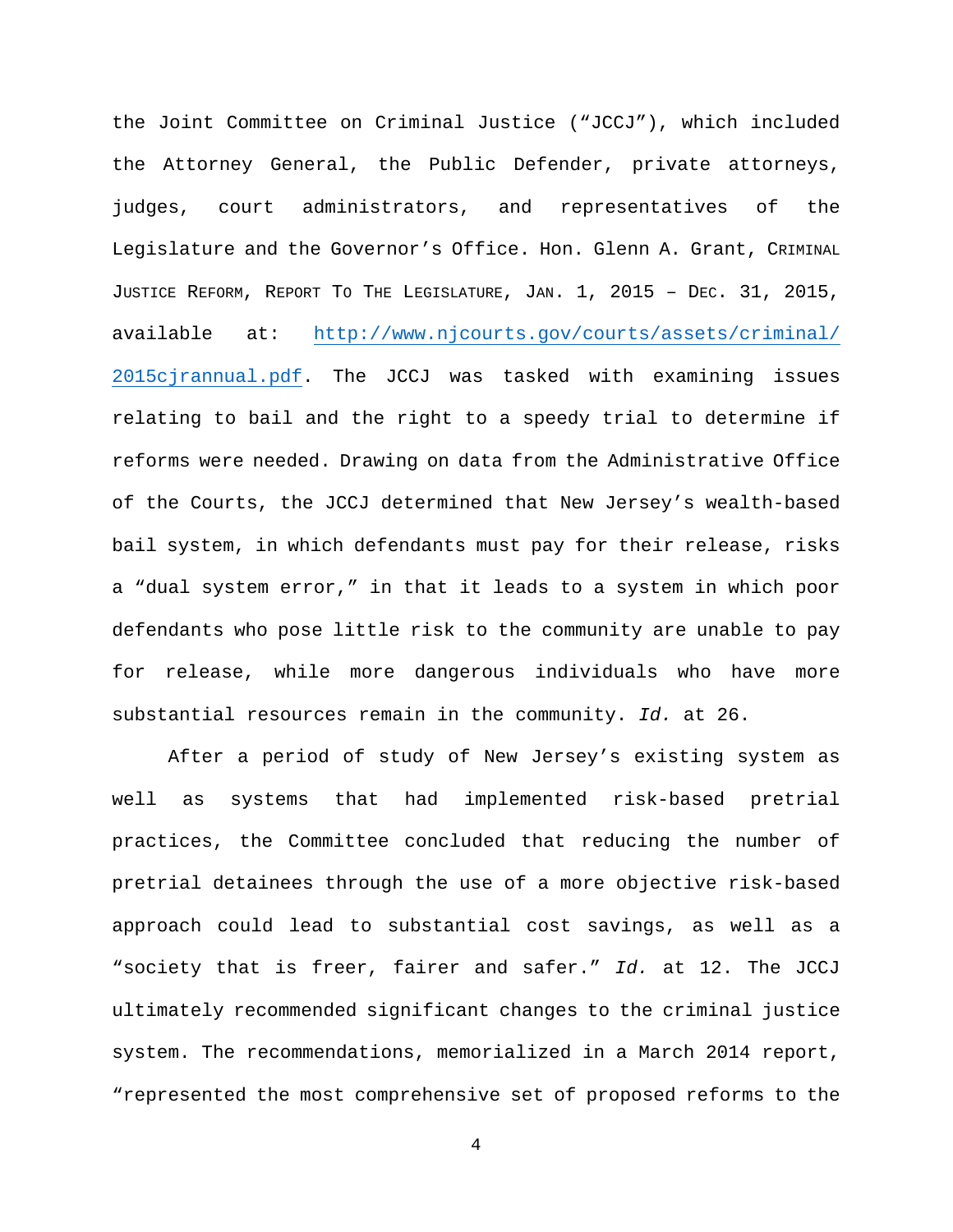state's criminal justice system since the adoption of the 1947 constitution." *Id.* at 1.

Specifically, the JCCJ recommended a shift from the wealthbased system of pretrial detention and release to a risk-based system, the creation of a system of pretrial supervision, the approval of preventive detention in rare circumstances where no condition or set of conditions could adequately protect the public and ensure that a defendant would appear in court, and the enactment of a statutory speedy trial scheme. *Id.* at 9.

Building on the JCCJ Report, in the summer of 2014 the Legislature passed and the Governor signed groundbreaking bail reform and speedy trial legislation – the CJRA – that adopts many of the recommendations of the JCCJ, which took effect on January 1, 2017. In November 2014, New Jersey voters approved a constitutional amendment, which also took effect on January 1, 2017, to allow certain defendants to be detained pretrial without bail.

Less than four months into the new pretrial justice scheme, Plaintiff Brittan Holland was arrested and charged with seconddegree aggravated assault, N.J.S.A. 2C:12-1b(1). Compl. ¶ 7. According to press accounts, police arrested Holland for his alleged role in the beating of a 36-year-old man that rendered the man unconscious, with a head injury and multiple facial fractures. Jeff Goldman, NJ.com, "Bloody bar fight over Eagles leads to arrest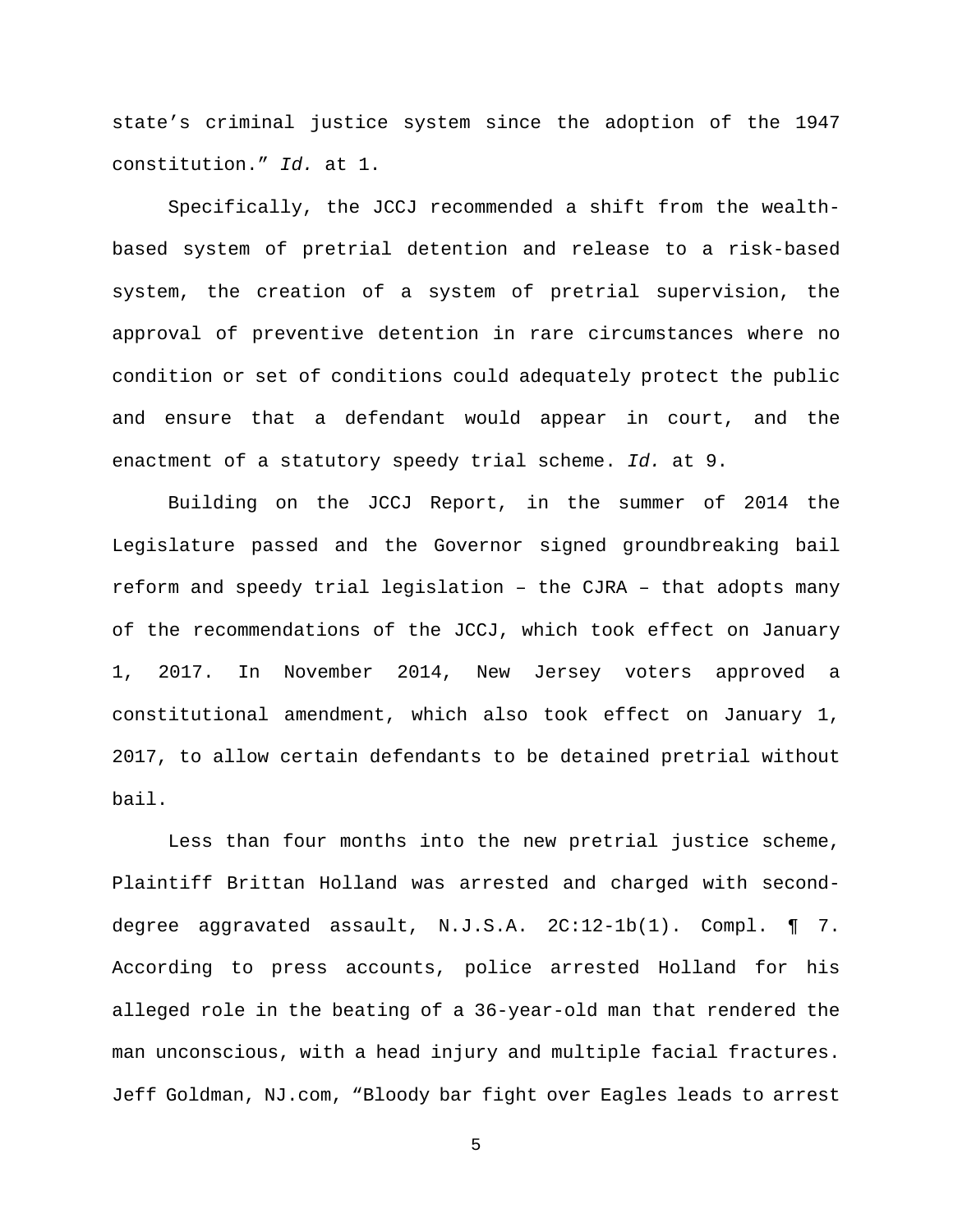of father, son" April 7, 2017, available at: [http://www.nj.com/camden/index.ssf/2017/04/2\\_arrested\\_after\\_bloo](http://www.nj.com/camden/index.ssf/2017/04/2_arrested_after_bloody_bar_fight_among_eagles_cow.html) [dy\\_bar\\_fight\\_among\\_eagles\\_cow.html.](http://www.nj.com/camden/index.ssf/2017/04/2_arrested_after_bloody_bar_fight_among_eagles_cow.html)

Plaintiff Holland was arrested and brought to the Camden County Correctional Facility. Compl. ¶ 60. Prosecutors sought to detain Holland pursuant to N.J.S.A. 2A:162-19. *Id.* at ¶ 69. Before the trial court determined the appropriateness of detention, Plaintiff Holland, who was represented by counsel, agreed to certain conditions of release; in exchange, the State agreed not to seek detention. *Id.* at ¶¶ 60-70. Consequently, the trial court ordered Plaintiff Holland released subject to home detention and electronic monitoring through a GPS-tracking device. *Id.* at ¶ 70.

Plaintiff did not challenge the conditions of release in state court. Instead, he filed this class-action challenge to the CJRA. In addition to the challenge raised by Plaintiff Holland, Plaintiff Lexington National challenges the CJRA, contending that it has standing because under a money bail system "Plaintiff Holland would have used . . . financial resources . . . (likely with a surety company such as Plaintiff Lexington National) to pay the required amount for release." *Id.* at ¶ 67. Plaintiffs sought a preliminary injunction. *Id.* at p. 40. Defendants opposed the issuance of the preliminary injunction and will file a motion to dismiss the Complaint. Document 14 (scheduling order).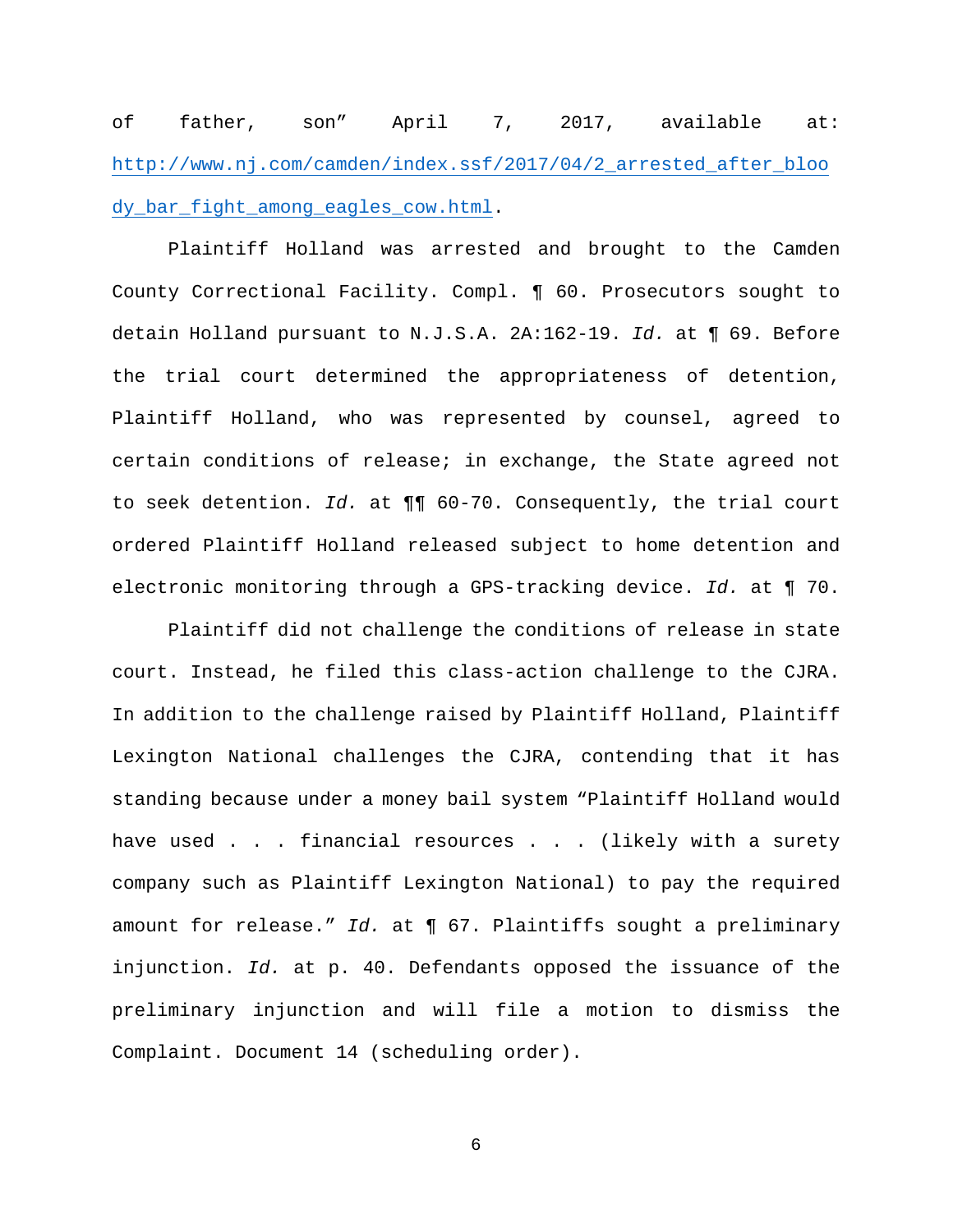#### **INTEREST OF** *AMICI*

*Amici* are civil rights organizations committed to the rights of criminal defendants, all of which believe that New Jersey's transition away from money bail promotes fairness while sufficiently protecting individual rights by ensuring that conditions of release are no more onerous than necessary.

The **American Civil Liberties Union The American Civil Liberties Union** is a nationwide, nonprofit, nonpartisan organization with more than 1.6 million members dedicated to the principles of liberty and equality embodied in the Constitution and the Nation's civil rights laws. Since its founding in 1920, the American Civil Liberties Union has appeared in numerous cases before state supreme courts, both as counsel representing parties and as *amicus curiae***.**

**The American Civil Liberties Union of New Jersey** is the state affiliate of the American Civil Liberties Union. The ACLU-NJ was founded in 1960 and has more than 40,000 members in New Jersey. The ACLU-NJ was involved in the legislative process and continues to work to ensure the reform is fairly implemented.

The **Drug Policy Alliance** is a nonprofit advocacy organization that works to advance policies that are grounded in science, compassion, health and human rights. DPA has a strong interest in protecting the rights of all New Jerseyans and in maintaining a fair and safe criminal justice system. In 2013, the DPA published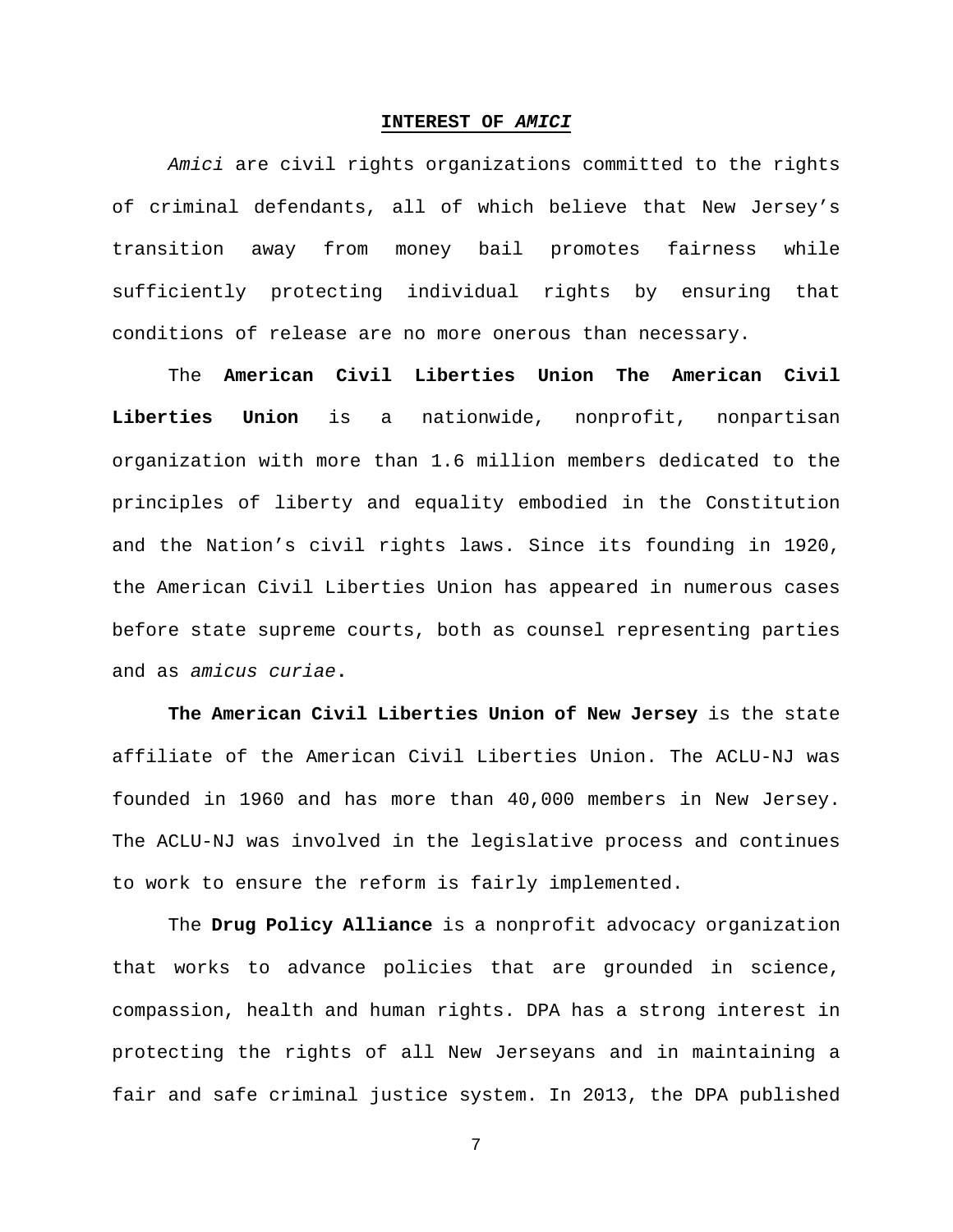a New Jersey jail population analysis that spurred conversations about bail reform in the state. The organization was involved in the legislative process and continues to work to ensure the reform is fairly implemented.

The **New Jersey Latino Action Network** is a grassroots organization composed of individuals and organizations that are committed to engaging in collective action at the local, state and national level in order to advance the equitable inclusion of the diverse Latino community in all aspects of American society. The organization was involved in the legislative process and continues to work to ensure the reform is fairly implemented.

The **National Association for the Advancement of Colored People – New Jersey State Conference** is the State conference of the nation's oldest and largest Civil Rights organization in the country. It is committed to equality and justice for all. The organization was involved in the legislative process and continues to work to ensure the reform is fairly implemented.

*Amici* had long recognized that New Jersey's pretrial release and speedy trial mechanisms were broken and *amici* therefore were – and are – stalwart supporters of the CJRA. *Amici* recognized that New Jersey's failed systems of pretrial release and speedy trial disproportionately impacted communities of color throughout New Jersey and therefore view the CJRA as a statute that can ensure that the criminal justice system becomes more racially just. Fixing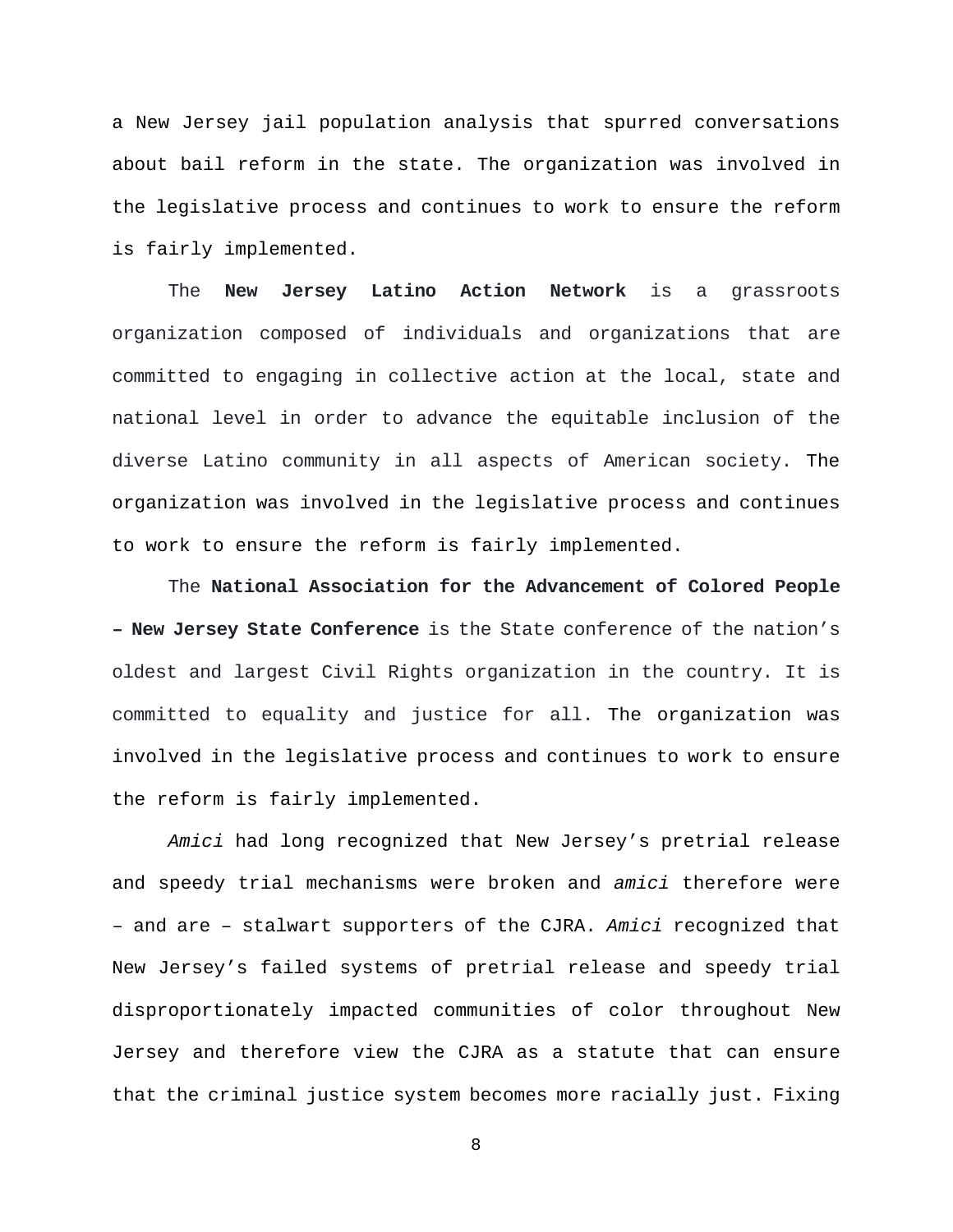New Jersey's criminal justice system and fighting racial injustice are core institutional missions of all *amici*.

Individually and collectively, *amici* have participated on the JCCJ, testified before legislative bodies, provided testimony on proposed New Jersey Court Rules, and participated as *amicus curiae* before the New Jersey Supreme Court on issues regarding pretrial release and speedy trial.

#### **ARGUMENT**

Where a party moves for a preliminary injunction, the party must show four things:

> When ruling on a motion for preliminary injunctive relief, the district court must consider four factors: (1) the likelihood that the applicant will prevail on the merits at final hearing; (2) the extent to which the plaintiffs are being irreparably harmed by the conduct complained of;  $(3)$  the extent to which the defendants will suffer irreparable harm if the preliminary injunction is issued; and (4) the public interest.

*S & R Corp. v. Jiffy Lube Int'l, Inc.*, 968 F.2d 371, 374 (3d Cir. 1992). For the reasons discussed herein, *Amici* focus on Plaintiffs' inability to show the likelihood of success on the merits or that the public interest favor granting an injunction.

Motions to dismiss should be granted where plaintiffs cannot establish the legal sufficiency of a complaint, that is, where plaintiffs do not state a claim upon which relief can be granted. F.R.C.P. 12(b)(6). The burden falls on defendants to show that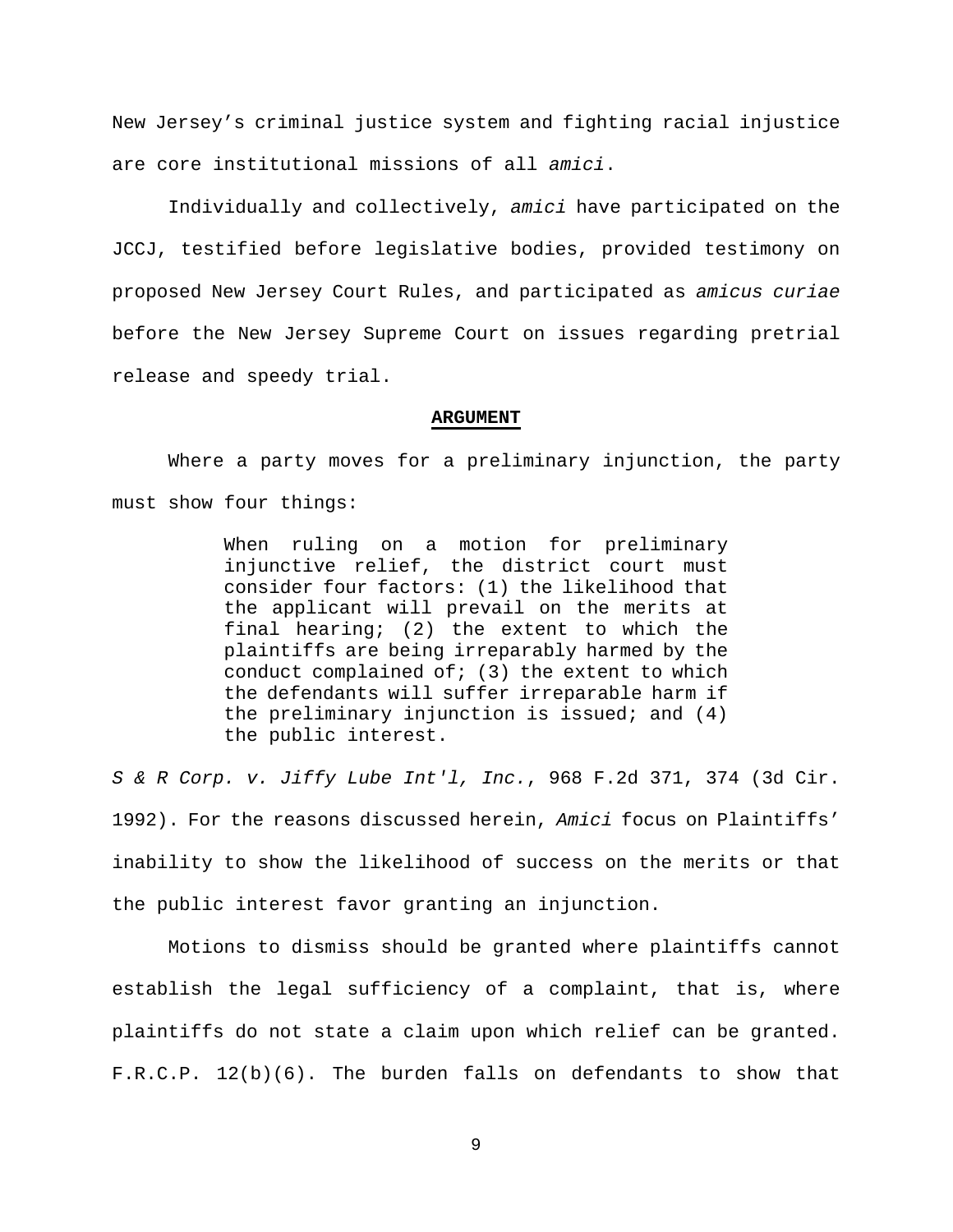plaintiffs have failed to state a claim. *Hedges v. United States*, 404 F.3d 744, 750 (3d Cir. 2005). Dismissal is appropriate only where, accepting the facts alleged in the complaint as true, Plaintiffs fail to plead "enough facts to state a claim to relief that is plausible on its face," *Bell Atlantic Corp. v. Twombly*, 550 U.S. 544, 570 (2007). "A claim has facial plausibility when the plaintiff pleads factual content that allows the court to draw the reasonable inference that the defendant is liable for the misconduct alleged." *Ashcroft v. Iqbal*, 556 U.S. 662, 678 (2009). As discussed below, because – even when the facts in the Complaint are accepted as true – the behavior complained of does not violate the Constitution, Plaintiffs fail to state a claim upon which relief may be granted.

### **I. PLAINTIFF LEXINGTON NATIONAL LACKS STANDING.**

According to the Complaint, "Plaintiff Lexington National is a Florida corporation based in Maryland and licensed to do business and operating (sic) extensively in New Jersey." Compl. ¶ 17. It "operates through [licensed] independent bail bondsmen" and "stands ready, willing, and able to issue and post a bail bond to Plaintiff Holland and others similarly situated." *Id.* In arguing that such a tenuous relationship to Plaintiff Holland's case provides Lexington National standing, Lexington National argues that "[i]f New Jersey criminal defendants had the option of monetary bail, Plaintiff Lexington National would help them to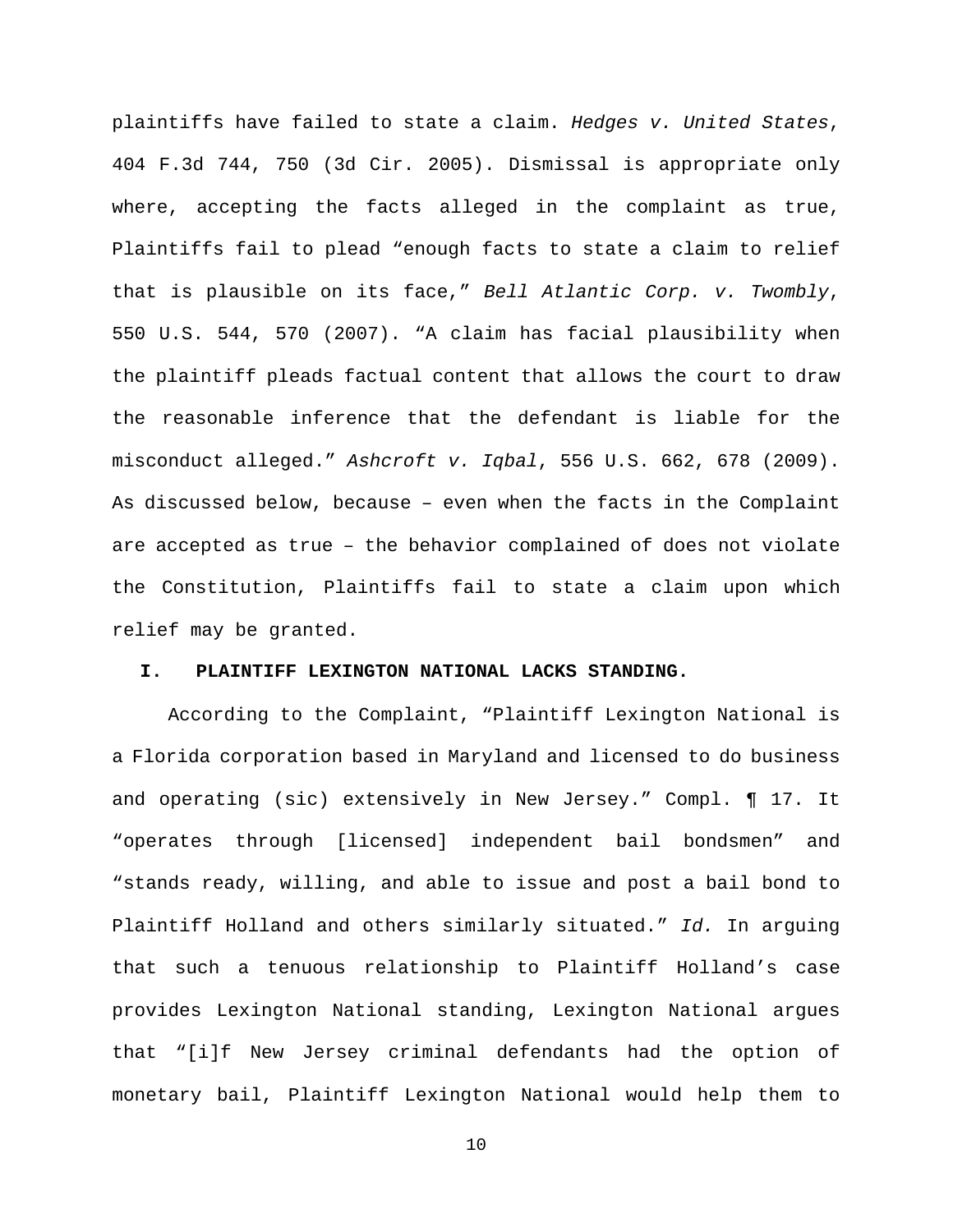take advantage of that option." *Id.* at ¶ 57. Therefore, Lexington National claims to "assert[] both its own constitutional rights and those of potential customers." *Id.* at ¶ 58 (citing *Dep't of Labor v. Triplett*, 494 U.S. 715, 720 (1990)).

These arguments misconstrue the doctrines of ordinary standing and third-party standing.

## **A. Lexington Does Not Assert Violations of Its Own Constitutional Rights.**

Count One of Plaintiffs' Complaint alleges a violation of the right to bail as found in the Eighth Amendment and made applicable on the states through the Fourteenth Amendment. Compl. ¶¶ 119-131. Count Two of Plaintiffs' Complaint alleges a violation of both procedural and substantive due process based on the contention that criminal defendants are deprived of liberty if denied the opportunity to pay to avoid supervision. *Id.* at ¶¶ 132-149. Count Three of the Plaintiffs' Complaint alleges violations of the Fourth Amendment's prohibition on unreasonable searches and seizures, as made applicable on the states through the Fourteenth Amendment. ¶¶ 150-164.

Merits aside, none of those claims directly addresses the rights of Lexington National. The Eighth Amendment's bail clause protects the rights of criminal defendants, not corporations. *See Johnson Bonding Co. v. Kentucky*, 420 F. Supp. 331, 337 (E.D. Ky. 1976) ("It is obvious that [corporate] plaintiff does not seek to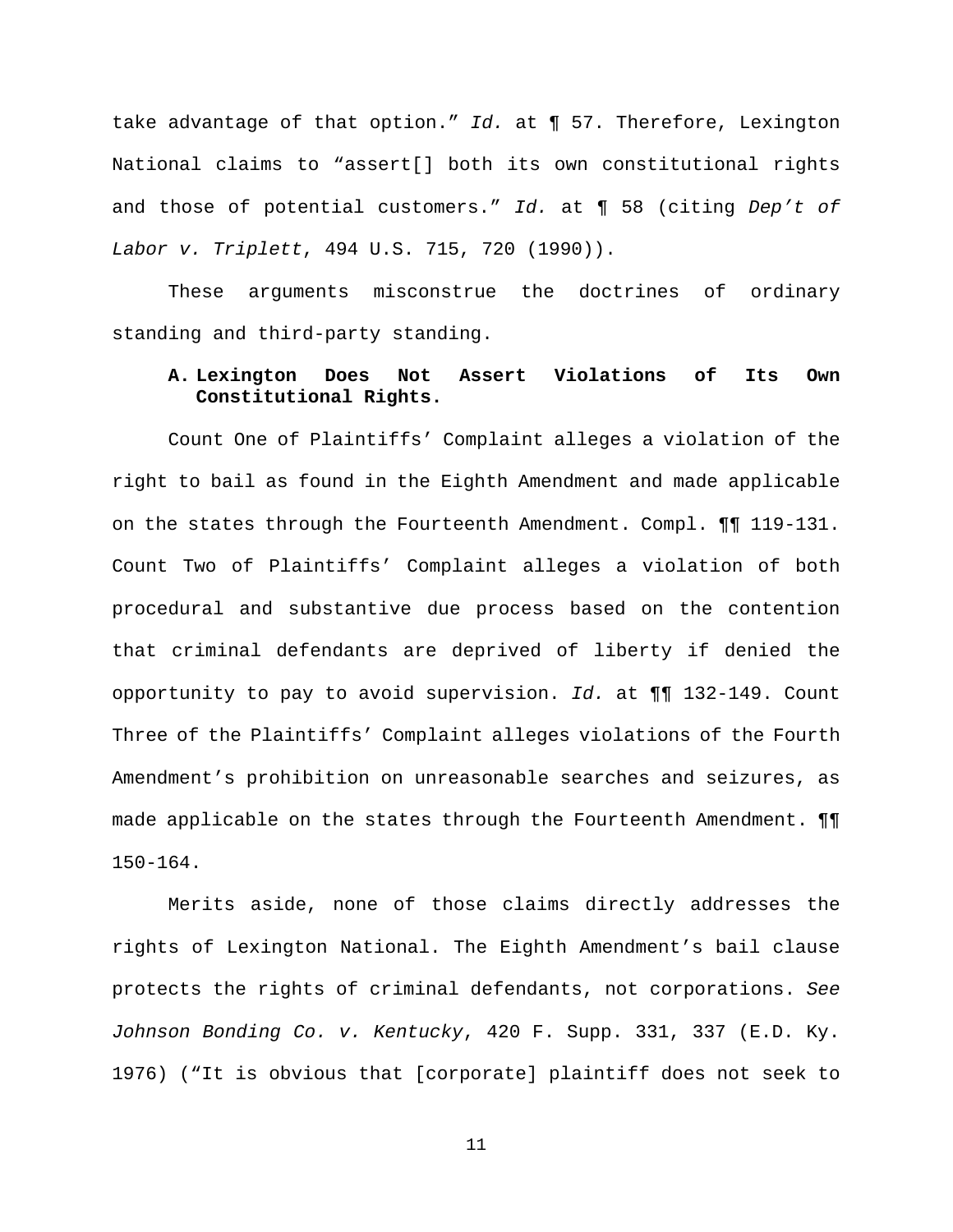vindicate its right to be free from excessive bail. A corporation cannot go to jail."); *see also United States v. Chaplin's, Inc*., 646 F.3d 846, 851 (11th Cir. 2011) (noting that in the context of the Eighth Amendment's excessive fines clause, the "Supreme Court has never held that this amendment applies to corporations"). The Fourteenth Amendment's *liberty* clause is likewise inapplicable to corporate sureties in this context. And the search or seizure burdens Plaintiffs allege relate to the requirement that Plaintiff Holland wear a GPS monitor. Those burdens, too, are borne by criminal defendants, not corporate entities. Therefore, Lexington National is patently incorrect when it contends that it "asserts . . . its own constitutional rights. . . ." Compl*.* at ¶ 58. The only rights asserted by Lexington National in each of the three causes of action are "those of potential customers." *Id.*

### **B. Lexington Cannot Satisfy the Requirements of Third-Party Standing.**

In support of its contention that it nonetheless has standing, Lexington National cites to *Triplett*, 494 U.S. at 720. Compl. ¶ 58. *Amici* generally support a broad conception of standing, especially to vindicate violations of constitutional rights. However, in the present case, Lexington National fails to meet the standing requirements. As the United States Supreme Court explained in that case: "Ordinarily, of course, a litigant must assert his own legal rights and interests, and cannot rest his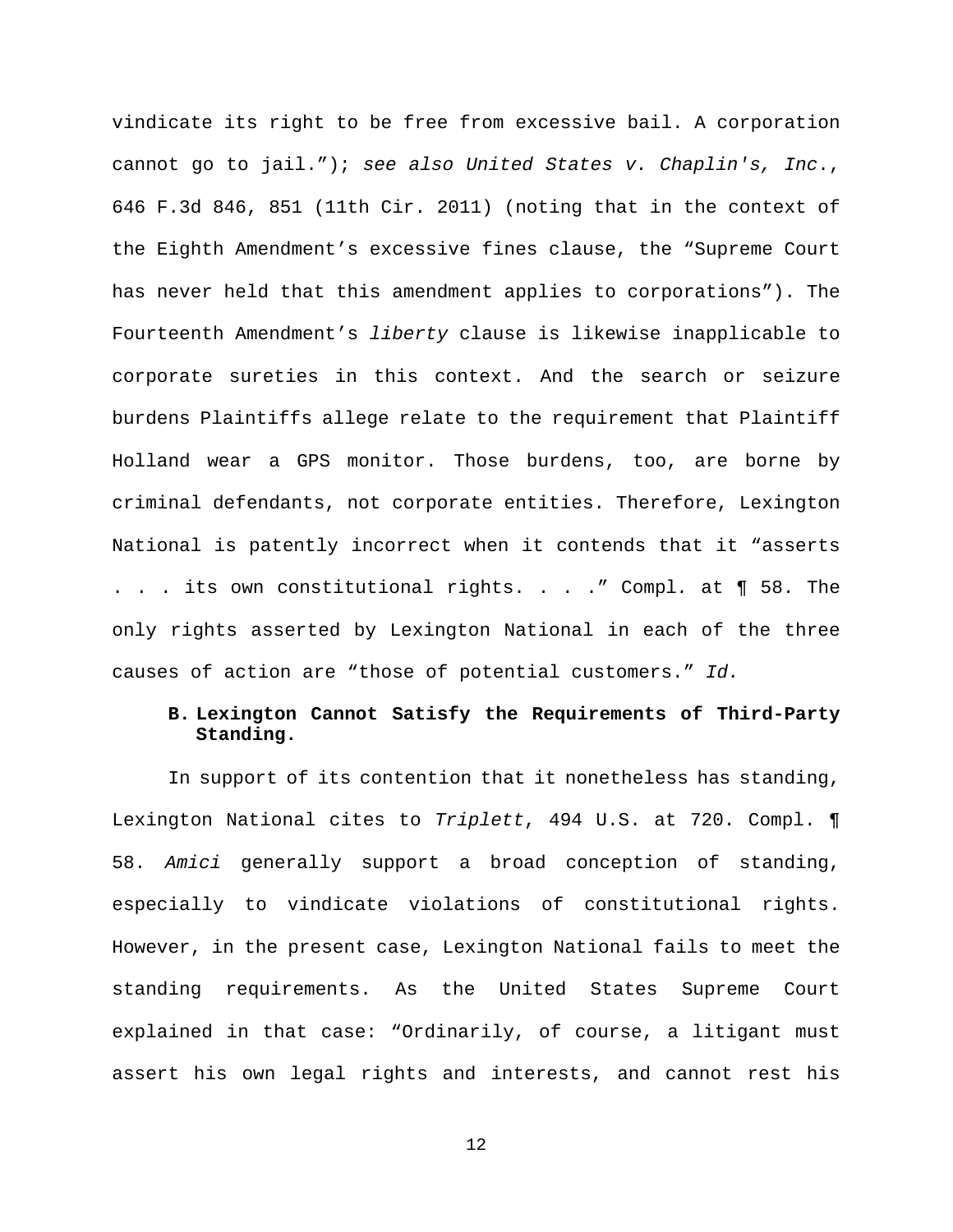claim to relief on the legal rights or interests of third parties." *Triplett*, 494 U.S. at 720 (internal citations omitted). The requirement that a plaintiff must assert a violation of his own rights and interests applies equally where "the very same allegedly illegal act that affects the litigant also affects a third party." *Triplett*, 494 U.S. at 720 (citing *United States v. Payner*, 447 U.S. 727, 731-732 (1980)).

Third-party standing exists as an exception to the general standing requirements. When "enforcement of a restriction against the litigant prevents a third party from entering into a relationship with the litigant (typically a contractual relationship), to which relationship the third party has a legal entitlement (typically a constitutional entitlement), third-party standing has been held to exist." *Triplett*, 494 U.S. at 720 (citing *Sec'y of State of Md. v. Joseph H. Munson Co.*, 467 U.S. 947, 954- 958 (1984)). Lexington National cannot meet the standard for thirdparty standing.

> *1. Even if the Constitution Provided a Right to Money Bail, it Does Not Provide a Right to a Commercial Bail Bond.*

Plaintiffs' entire claim hinges on a contention – disputed at length below – that the United States Constitution provides an implicit guarantee of money bail, except in rare cases where courts detain defendants. Compl. ¶¶ 123, 126. But the Eighth Amendment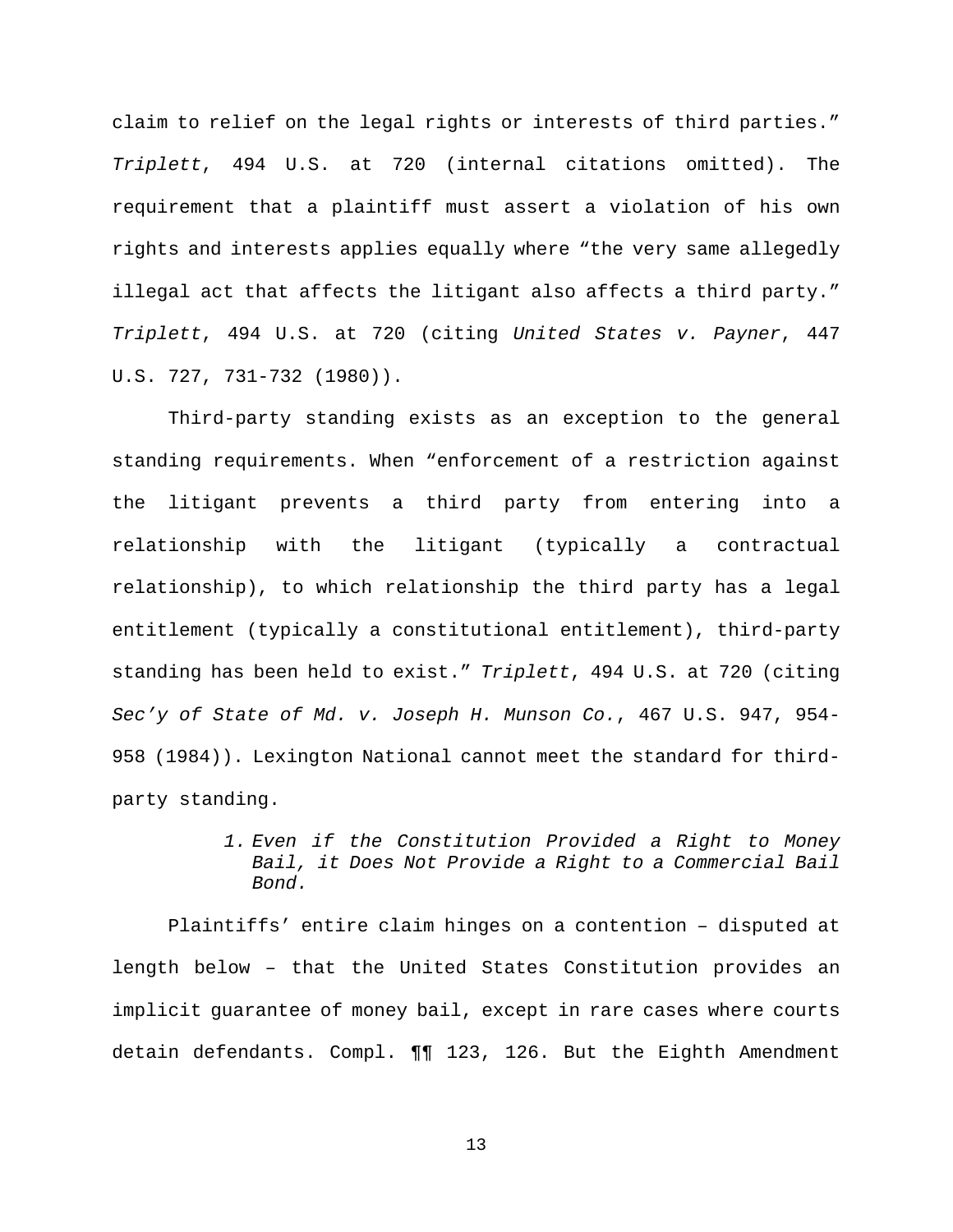does not provide a right to money bail, and it certainly does not create a right to a money bail *posted by a commercial bond company.*[1](#page-21-0)

Several states prohibit the use of commercial bail bond companies. For example, Oregon's statutes do not provide a mechanism for the use of commercial sureties. ORS § 135.265. When bail bondspeople challenged the statutory scheme contending that it violated Oregon Constitution, Art I, § 14, which requires that "Offences [sic] . . . shall be bailable by sufficient sureties[,]" (a provision absent from both the New Jersey Constitution and the United States Constitution) the Oregon Court of Appeals flatly rejected the argument: "Nowhere does [the constitutional provision] say that lawful release of a defendant may be

 $\overline{\phantom{a}}$ 

<span id="page-21-0"></span><sup>1</sup> A brief look at the history of bail establishes quite the opposite. In the colonies and early U.S. history, bail was meant to ensure the liberal release of people accused of non-capital crimes, without judicial discretion or input, as a keystone of our right to be presumed innocent until proven guilty. Caleb Foote, *The Coming Constitutional Crisis in Bail: I and II*, 113 UNIV. PA. L. REV. 959, 975–76. The mechanics of monetary bail bonds have changed in the last century: in our original bail system, a security bond would only be owed *after* an accused person failed to show up for court (often referred to now as an "unsecured bond"), not before release. *See Rational and Transparent Bail Decision Making*, Pretrial Justice Institute and the MacArthur Foundation (March 2012), at 11. Only as the United States expanded west, and it became more difficult to find friends and family members to serve as an arrestee's "surety", did a commercial bail bonds industry began to emerge. Timothy R. Schnacke, et al., *The History of Bail and Pretrial Release* (Sept. 23, 2010) at 6–7. Commercial bonds, never allowed in the English system, started to flourish after the westward expansion of the mid-nineteenth century; in their current form they would not have been recognizable to the drafters of the Eighth Amendment.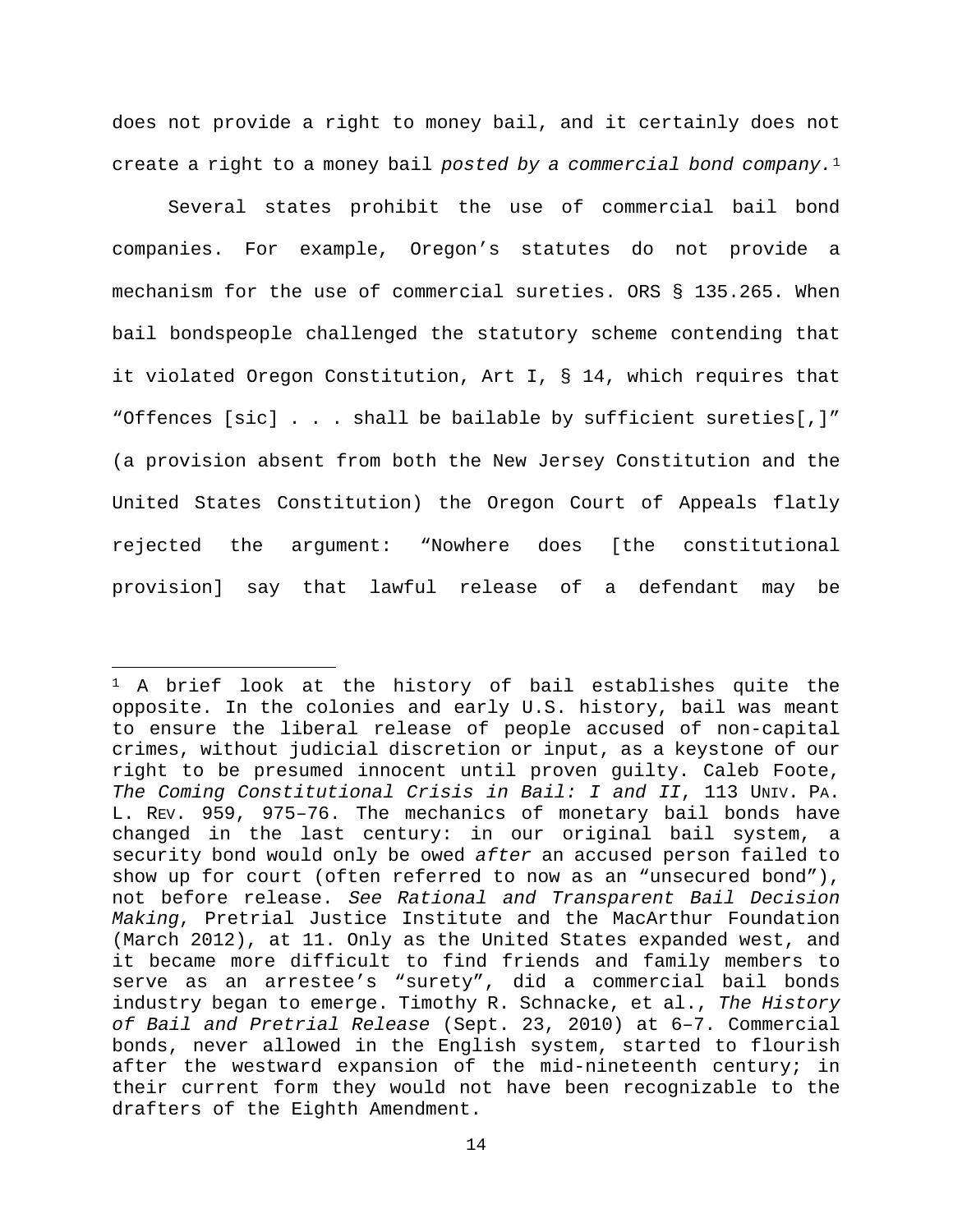accomplished only through the medium of sureties. Were this contention sound, release of a defendant on his own recognizance or by any other means would be constitutionally prohibited – an obvious absurdity." *Burton v. Tomlinson*, 527 P.2d 123, 126 (Or. Ct. App. 1974).

Illinois, too, eliminated the use of commercial bail bond companies. Illinois did so by allowing criminal defendants to post money bail with courts, in exchange for a small fee. *Schilb v. Kuebel*, 404 U.S. 357, 372 (1971) (Marshall, J., concurring) ("All agree that the central purpose of the statute was to restrict severely the activities of professional bail bondsmen who had customarily collected 10% of the amount of each bond as a fee and retained all of it regardless of what happened."). The United States Supreme Court explained how the system worked in Illinois prior to the reforms adopted by their Legislature:

> Prior to 1964 the professional bail bondsman system with all its abuses was in full and odorous bloom in Illinois. Under that system the bail bondsman customarily collected the maximum fee (10% of the amount of the bond) permitted by statute, and retained that entire amount even though the accused fully satisfied the conditions of the bond. Payment of this substantial "premium" was required of the good risk as well as of the bad. The results were that a heavy and irretrievable burden fell upon the accused, to the excellent profit of the bondsman, and that professional bondsmen, and not the courts, exercised significant control over the actual workings of the bail system.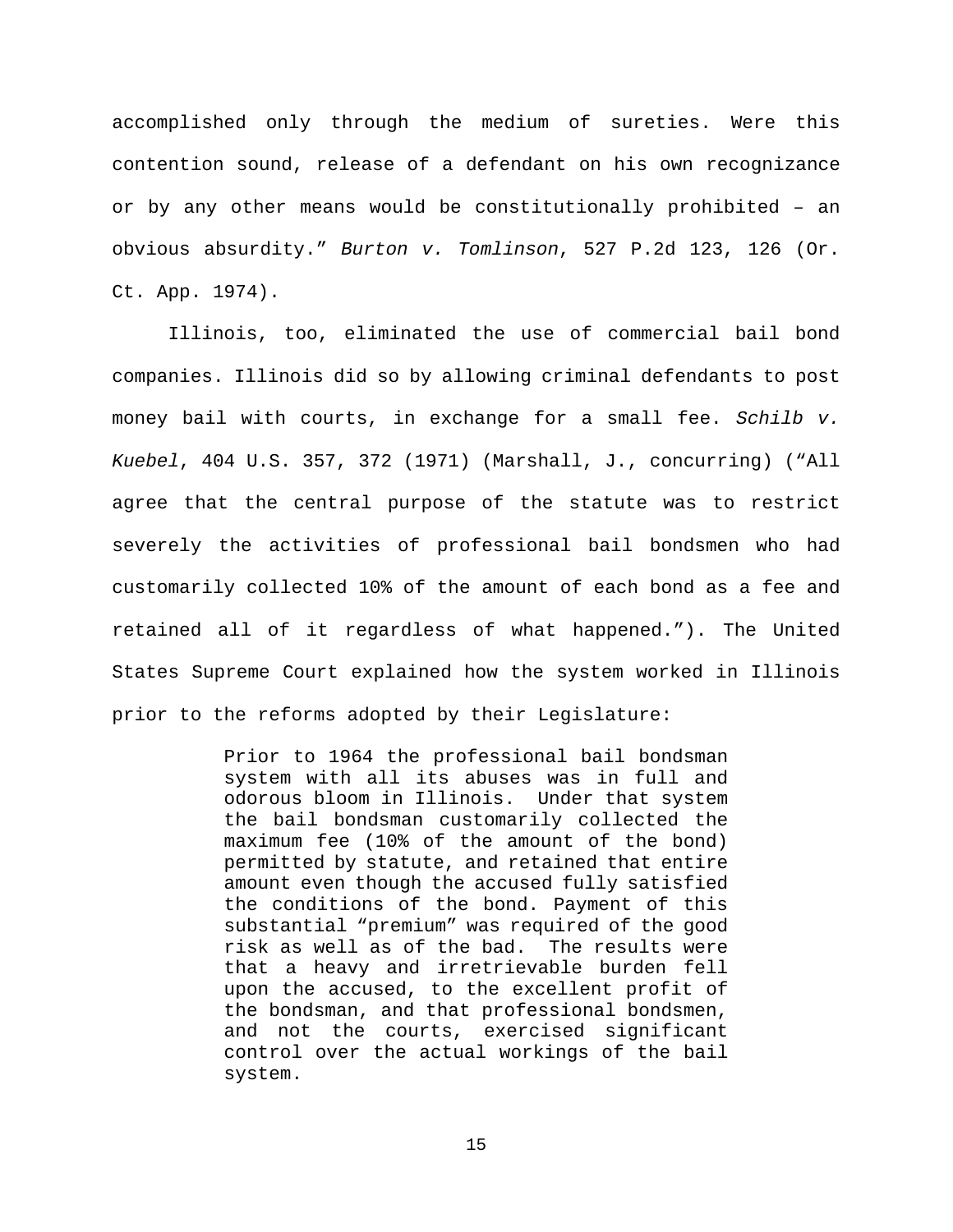*Schilb* 404 U.S. at 359-360 (internal citations omitted). After the reforms were enacted, "bail bondsman abruptly disappeared in Illinois 'due primarily to the success of the ten percent bail deposit provision.'" *Id.* at 360 (quoting John S. Boyle, *Bail Under the Judicial Article*, 17 DE PAUL L. REV. 267, 272 (1968)).

Kentucky explicitly outlaws commercial bail bond companies from doing business in the state. KRS § 431.510. Commercial bail bond companies brought a series of constitutional challenges to the statutory prohibition, all of which were rejected. *See, e.g., Johnson Bonding Co.*, 420 F. Supp. at 337; *Stephens v. Bonding Asso. of Kentucky*, 538 S.W.2d 580, 584 (Ky. 1976) (rejecting constitutional challenge to legislation that "[i]nstead of letting commercial sureties 'die on the vine,'" determined to force "commercial bonding companies as surety for profit to go quickly and 'gently into that good night.'"); *Benboe v. Carroll*, 494 F. Supp. 462, 466 (W.D. Ky. 1977) (awarding attorneys' fees to defendants as a result of plaintiff bail bond companies repeated, unsuccessful constitutional challenges to Kentucky's prohibition of commercial bail bond companies).

In Wisconsin, the Legislature amended a statute to preclude sureties from receiving compensation for serving as sureties, which effectively put commercial bail bonds companies out of business. *Kahn v. McCormack*, 299 N.W.2d 279, 281 (Wis. Ct. App. 1980). In Wisconsin, too, the commercial bail industry challenged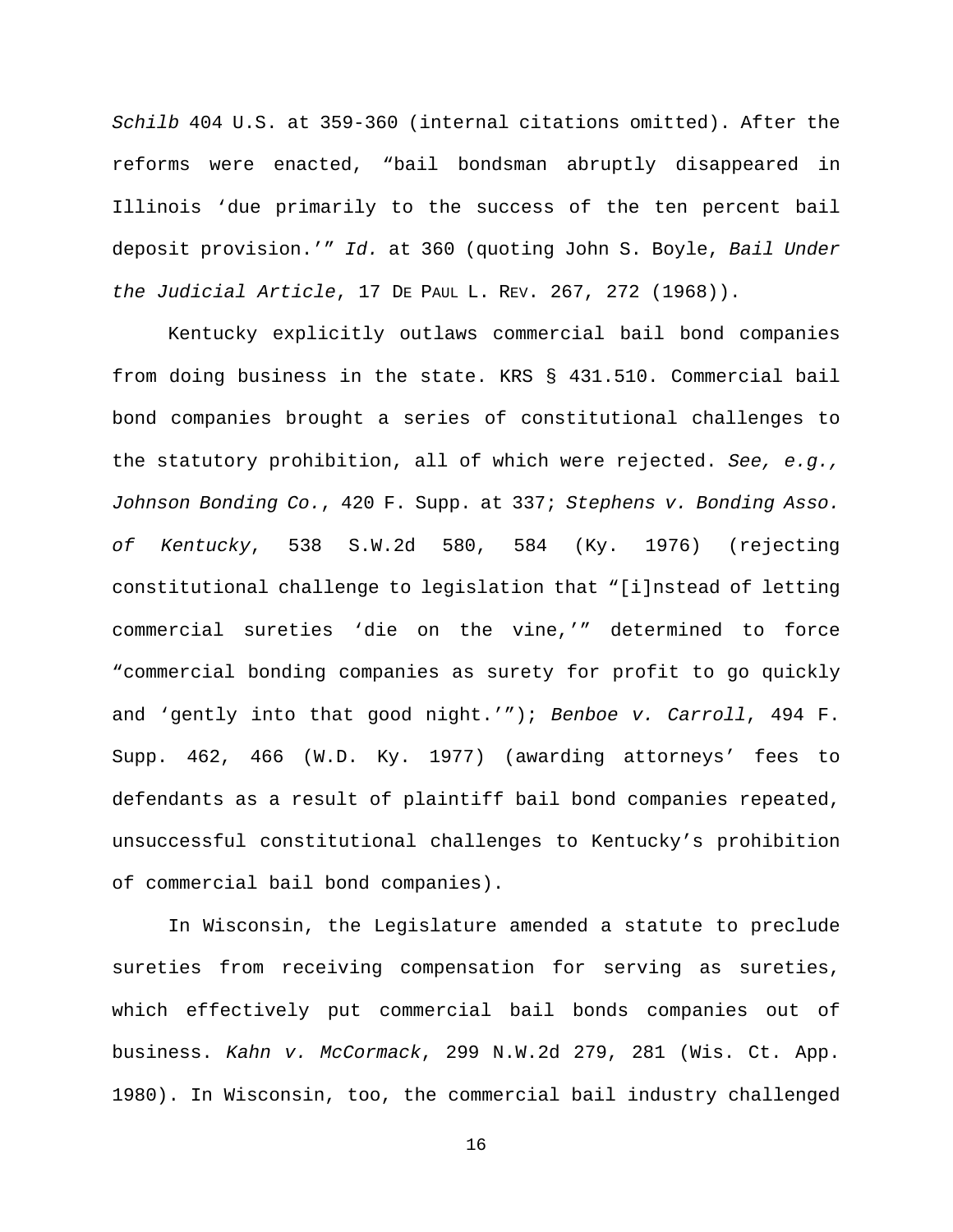the amended statute as a violation of due process and equal protection. *Id.* The Wisconsin Court of Appeals held that the Legislature "could in the exercise of its police power, reasonably conclude that outlawing the bail bonding business [advanced] . . . the public welfare." *Id.* at 282.

That four states effectively prohibit commercial bail bonds – and that those prohibitions have survived constitutional challenges – is persuasive evidence that there exists no right to commercial bail bonds. And, indeed, Plaintiffs point to no authority to support the proposition that such a right exists. Finding a right to commercial bond would prevent states from exploring alternative forms of pretrial release. This seems especially imprudent given recent revelations about widespread abuses by bail bond agents. Color of Change & ACLU, *Selling off our Freedom: How Insurance Corporations Have Taken Over Our Bail System*, May 2017, available at: [https://colorofchange.org/bail](https://colorofchange.org/bail-industry-report/)[industry-report/.](https://colorofchange.org/bail-industry-report/)

> *2. As a Result, Lexington National Lacks Standing Under the Third-Party Standing Doctrine.*

*Triplett* establishes the test for third-party standing. There, an attorney challenged a Department of Labor regulation that limited his ability to collect certain fees from clients seeking recompense under the Black Lung Benefits Act of 1972. 494 U.S. at 717. In that case, no one disputed that the clients in the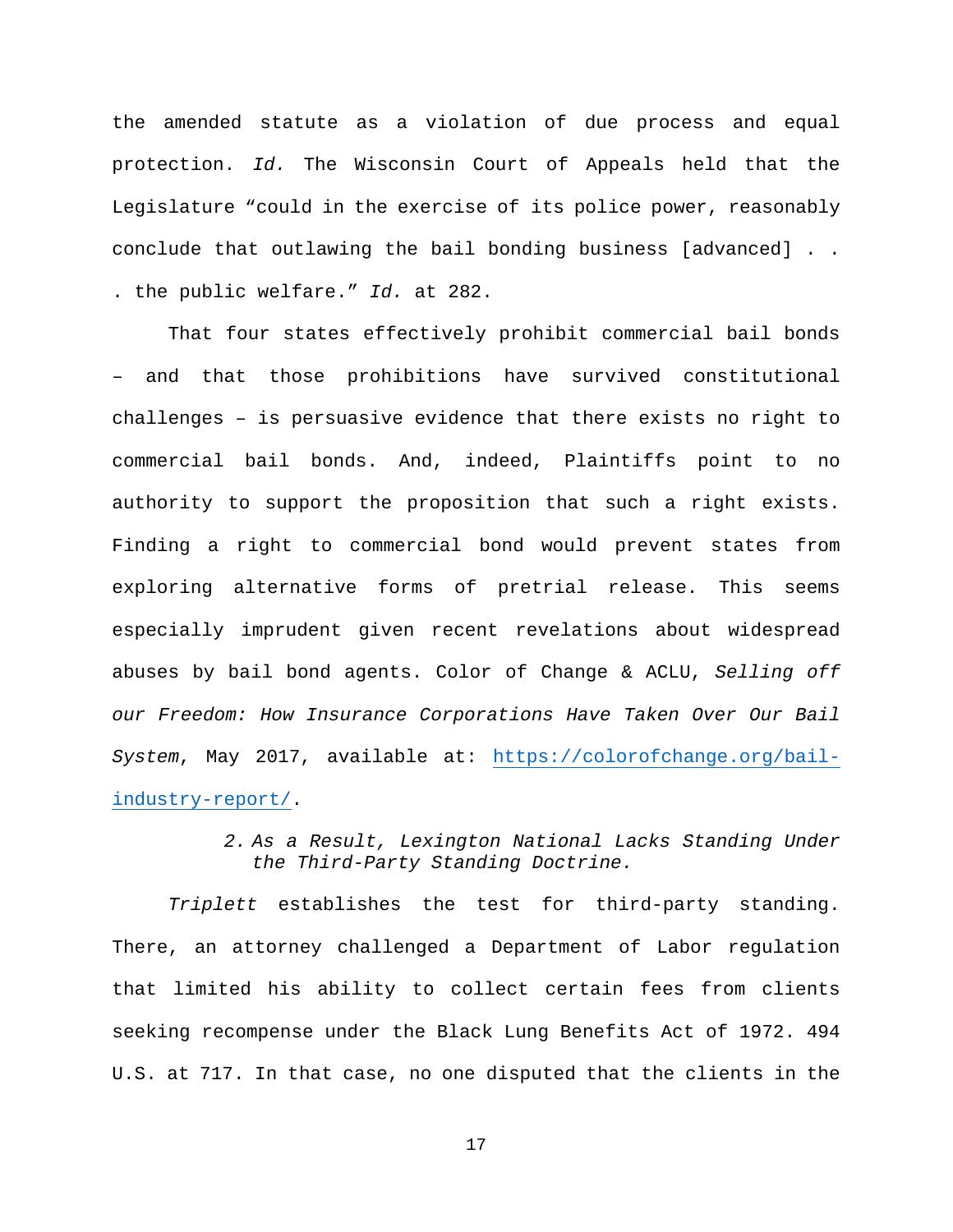Black Lung Benefits Act action had a regulatory (20 CFR §§ 725.362, 725.363(a) (1989)), statutory (30 U.S.C. § 932(a)) and constitutional right (through the Due Process Clause of the Fifth Amendment) to be represented by counsel in those proceedings. *Triplett*, 494 U.S. at 717-718. Thus, the client (the rights holder) had an unquestionable right to form a relationship with the attorney (third-party litigant), and so the attorney was found to have standing.

As demonstrated above, Plaintiff Holland and other criminal defendants have no constitutional entitlement to engage Lexington National or any other commercial surety (*supra*, Point I.B.1). Because no such entitlement exists, Lexington National cannot meet the standard set forth in *Triplett* for third-party standing.

There exist other exceptions to general prohibition on standing for parties who can claim no violation of a right – not raised by Plaintiffs – that are equally inapplicable. For example, in *Sullivan v. Little Hunting Park, Inc.*, the United States Supreme Court allowed a third party to challenge racial discrimination in housing where he was "the only effective adversary." 396 U.S. 229, 237 (1969) (quoting *Barrows v. Jackson*, 346 U.S. 249, 259 (1953)). The same cannot be said for Lexington National: Holland has standing and an ability to assert all the claims raised by Lexington National.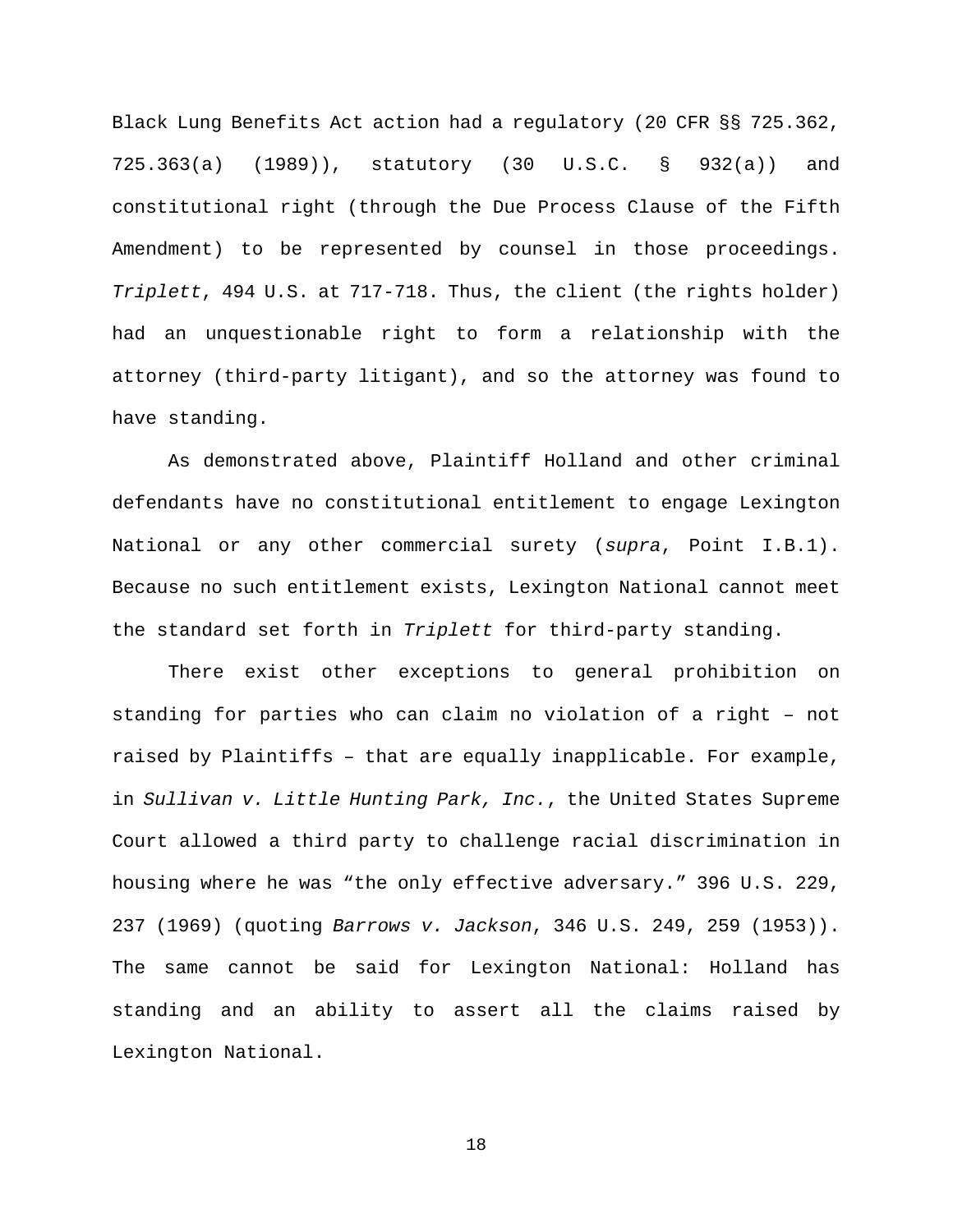In cases addressing the rights of individuals to obtain contraception lawfully and other instances, courts have recognized the right of third-parties to challenge the contested laws because impacted people would otherwise be denied access to the courts or third parties would face criminal liability. *See, e.g.*, *Eisenstadt v. Baird*, 405 U.S. 438, 446 (1972) (allowing clinic owner to challenge prohibition on distribution of birth control to unmarried people because unmarried people, who were not subject to criminal prosecution under the statute, would otherwise be denied a forum in which to assert their own rights); *Griswold v. Connecticut*, 381 U.S. 479, 481 (1965) (noting that Planned Parenthood Director had "standing to assert that the offense which he is charged with assisting is not, or cannot constitutionally be, a crime."); *Craig v. Boren*, 429 U.S. 190, 195-196 (1976) (holding that where a beer vendor who faced a loss of license if he violated a law that treated young men and young women differently, he had third-party standing to challenge the statute on equal protection grounds). In this case there is neither a risk that there will be no forum for the litigation of the issues nor a threat of criminal prosecution.

Under neither the standard for third-party standing relied upon by Plaintiffs, nor any of the other third-party standing justifications, does Lexington National have standing to challenge the CJRA.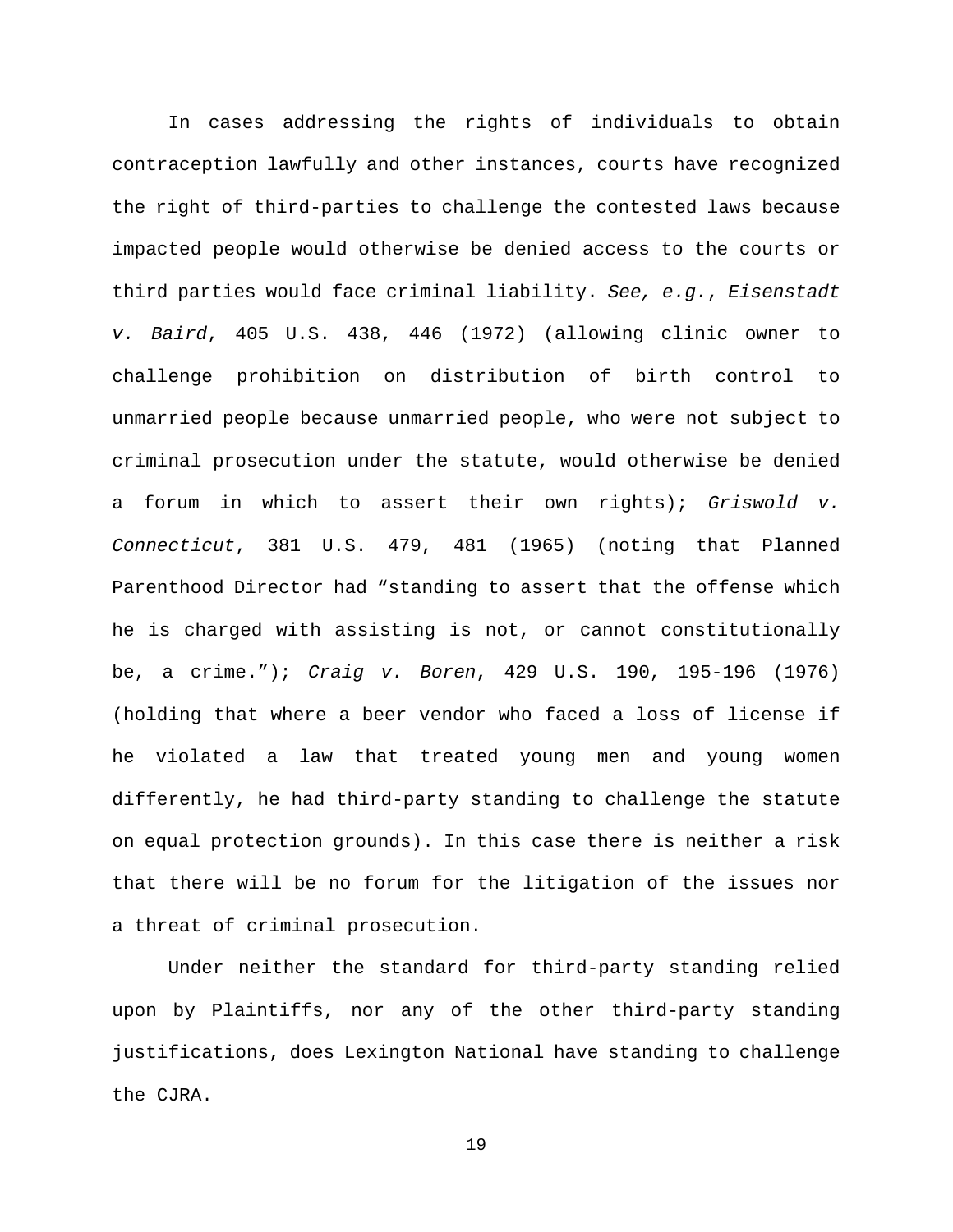## **II. COURTS ARE PERMITTED TO CONSIDER DANGEROUSNESS IN SETTING TERMS OF RELEASE.**

Turning to the merits of Plaintiffs' claims, Plaintiffs rely on a misunderstanding of the role dangerousness can play and has played in pretrial release determinations.[2](#page-27-0) Specifically, Plaintiffs contend that "[c]onsistent with the historic purpose of bail to ensure the appearance of the defendant at trial, New Jersey for more than three centuries did not permit courts to consider a defendant's potential dangerousness in setting bail." Compl. at ¶ 32. Such a contention overstates the historical prominence of assurance of appearance as a consideration for pretrial release and takes too narrow a view of the authority of New Jersey judges to consider dangerousness in the pretrial context.

In *United States v. Salerno*, the United States Supreme Court considered whether the Eighth Amendment's prohibition on excessive bail "grants [criminal defendants] a right to bail calculated solely upon considerations of flight." 481 U.S. 739*,* 752 (1987). In support of that contention, the criminal defendants relied upon "*Stack v. Boyle*, 342 U.S. 1, 5 (1951), in which the Court stated that 'bail set at a figure higher than an amount reasonably calculated [to ensure the defendant's presence at trial] is

 $\overline{a}$ 

<span id="page-27-0"></span> $2$  Plaintiffs concede that there exists no absolute right to bail. Compl. ¶ 26. *See also United States v. Perry*, 788 F.2d 100, 112 (3d Cir. 1986) ("[E]ighth [A]mendment does not grant an absolute right to bail.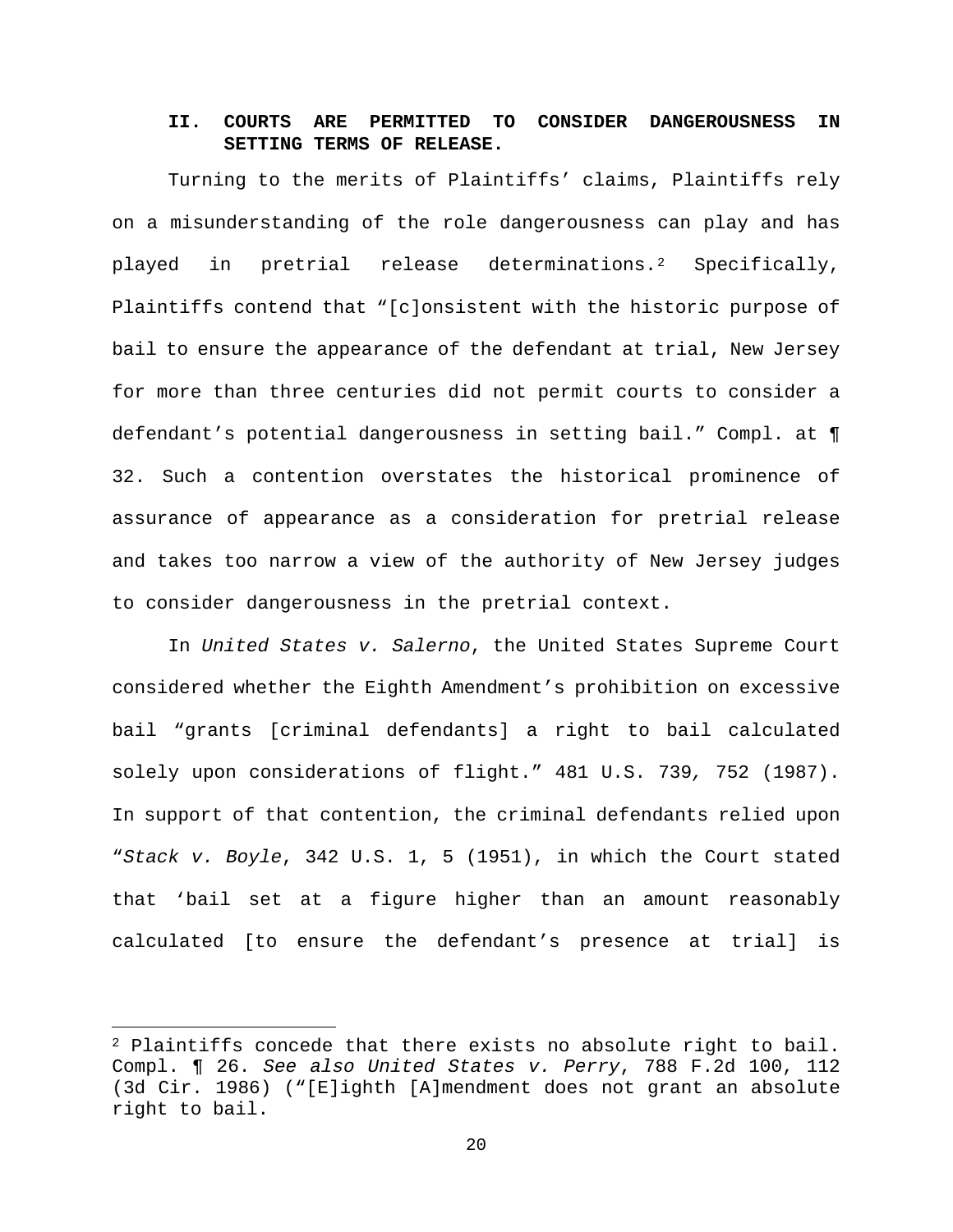"excessive" under the Eighth Amendment.'" *Salerno*, 481 U.S. at 752. Despite their reliance on *Stack*, the defendants in *Salerno*  acknowledged that "a court may refuse bail when the defendant presents a threat to the judicial process by intimidating witnesses." *Id.* at 753. The *Salerno* defendants therefore contended that there existed a singular purpose of bail: "to ensure the integrity of the judicial process." *Id.*

While acknowledging that the predominant role of bail is to safeguard a defendant's appearance, the Court "reject[ed] the proposition that the Eighth Amendment categorically prohibits the government from pursuing other admittedly compelling interests through regulation of pretrial release." *Id.* Specifically, the Court approved the consideration of "preventing danger to the community" as a legitimate regulatory interest of the government. *Id.* at 747. The Court explicitly rejected the claim advanced by Plaintiffs here: "Nothing in the text of the Bail Clause limits permissible Government considerations solely to questions of flight." *Id.* at 754.

*Salerno* remains good law and, despite Plaintiffs' suggestion to the contrary, does not merely stand for the proposition that some people may be detained without bail. *See* Compl. ¶ 126. It also makes clear that the government may legitimately consider public safety in the regulation of pretrial release. 481 *U.S.* at 753. The regulation of pretrial release is not simply the question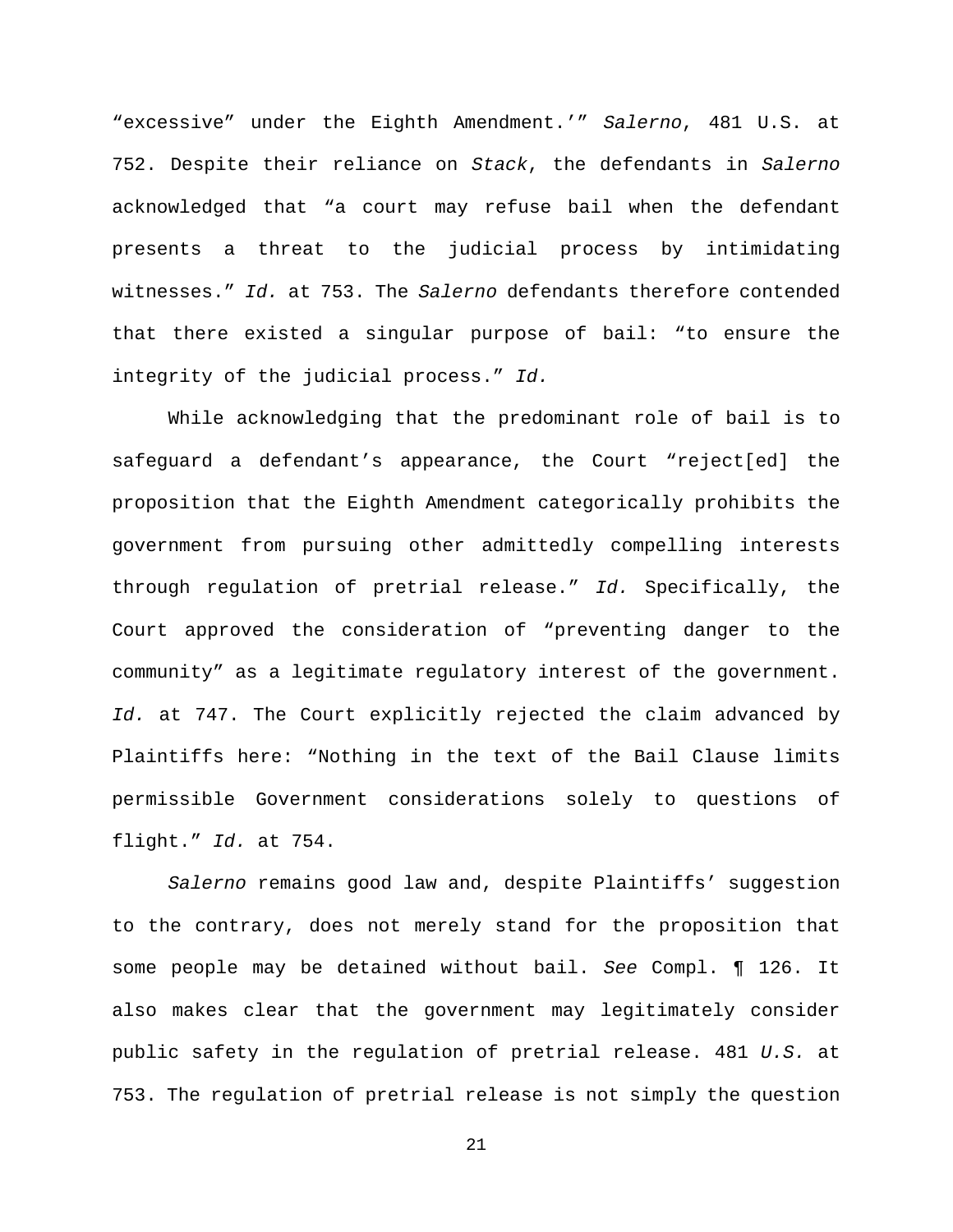of whether a criminal defendant shall be released, but also on what terms such release should be granted. *See*, *e.g.*, *United States v. Norman*, 2014 U.S. Dist. LEXIS 107976, at \*6-7 (E.D. Pa. Aug. 6, 2014) (imposing "onerous obligations that severely restrict Defendants' freedom and fully address the issues of dangerousness raised by the Government."); *United States v. Farris*, 2008 U.S. Dist. LEXIS 36937, at \*47 (W.D. Pa. May 1, 2008) (finding that "the combination of conditions being imposed serve to provide a reasonable assurance of safety to the community against the risk posed by defendant's release"); *United States ex rel. Savitz v. Gallagher*, 800 F. Supp. 228, 233 (E.D. Pa. 1992) (denying petition for writ of habeas corpus where court used risk of future criminal conduct as a factor in setting the conditions of bail); *United States v. Gatto*, 750 F. Supp. 664, 672 (D.N.J. 1990) (granting defendants bail with stringent conditions, including house arrest with electronic surveillance and wiretaps on their telephones); *United States v. Giampa*, 755 F. Supp. 665, 670 (W.D. Pa. 1990) (imposing a series of liberty-restricting conditions as a condition of pretrial release).

That principle is equally applicable in New Jersey state courts. Prior to amendments approved in 2014, the New Jersey Constitution provided for an affirmative right to bail. N.J. Const., art. I, ¶11. Under that state constitutional provision, New Jersey courts prohibited consideration of potential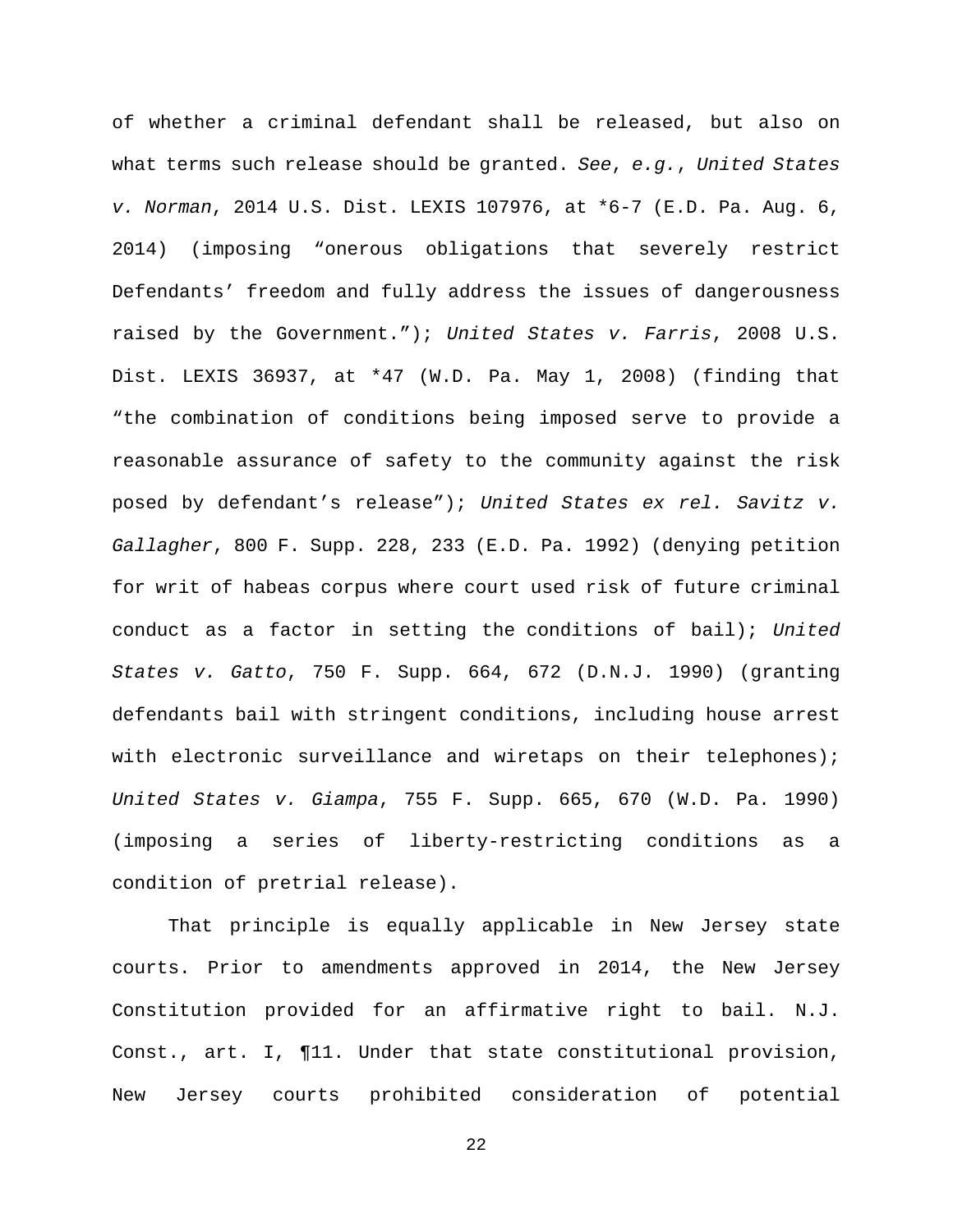dangerousness in setting bail but courts were empowered to consider dangerousness in setting conditions of release. *State v. Steele,*  430 *N.J. Super.* 24, 35-36 (N.J. Super. Ct. App. Div. 2013) (rejecting use of monetary bail to protect the public but noting that "to address concerns about community safety, the court may resort to reasonable non-monetary conditions."), appeal dismissed as improvidently allowed by *State v. Steele*, 223 N.J. 284 (2014). *See also State v. Korecky*, 169 N.J. 364, 384 (2001) (holding that when "[u]sed with caution . . . conduct-related conditions may be appropriate.").

Indeed, the *New Jersey Rules of Court* that existed prior to amendments designed to implement the CJRA explicitly provided that courts could set non-monetary conditions tailored to protect public safety. *R.* 3:26-1(a) (effective Sept. 1, 2013) ("The court may also impose terms or conditions appropriate to release including conditions necessary to protect persons in the community"). The *Rules* did not limit courts' authority to set nonmonetary conditions of pretrial release to situations where money bail had been set. *Id.* It would make little sense to allow nocontact orders and other safety-protecting conditions when money bail is set but to disallow those conditions when it is not.

Thus, while Plaintiffs are technically correct that "New Jersey for more than three centuries did not permit courts to consider a defendant's potential dangerousness in setting bail[,]"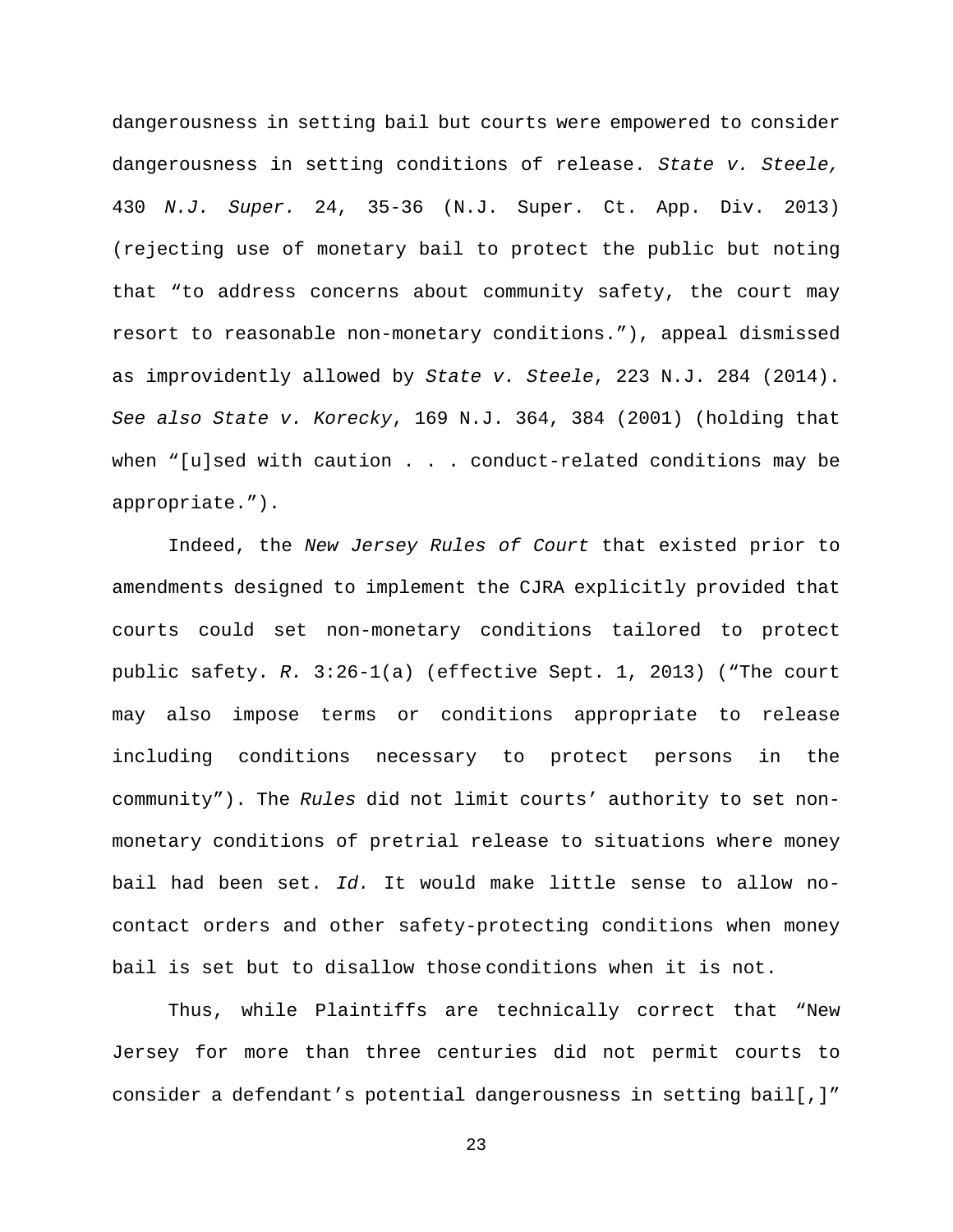Plaintiffs ignore the critical issue: courts' ability to set nonmonetary conditions of pretrial release to protect public safety independently, and, indeed, instead of money bail has been longaccepted, both in New Jersey and elsewhere.

## **III. MONEY BAIL DOES NOT PROTECT PUBLIC SAFETY AND RESULTS IN DISPROPORTIONATE HARM.**

### **A. No Credible Evidence Suggests that the use of Money Bail Contributes to Public Safety.**

It is now well-established that an upfront deposit of money bail does little to nothing to advance public safety goals. The ability to pay bail bears no relation to the safety threat a person presents. *See, e.g.*, Charles V. Bagli and Kevin Flynn, NEW YORK TIMES, *"Durst Jumps Bail, and a Nationwide Dragnet Is On*," (Oct. 17, 2001) available at: [http://www.nytimes.com/2001/10/17/](http://www.nytimes.com/2001/10/17/%20nyregion/durst-jumps-bail-and-a-nationwide-dragnet-is-on.html) [nyregion/durst-jumps-bail-and-a-nationwide-dragnet-is-on.html.](http://www.nytimes.com/2001/10/17/%20nyregion/durst-jumps-bail-and-a-nationwide-dragnet-is-on.html) The American Bar Association ("ABA") formally recognizes the lack of evidence to justify the imposition of pretrial financial conditions. *See* ABA Standard 10-5.3(a) (commentary) ("The policy reasons underlying this philosophy. . . include *the absence of any relationship* between the ability of a defendant to post a financial bond and the risk that a defendant may pose to public safety.") (emphasis added).

A 2013 study demonstrates the disconnect between an upfront money bond and public safety. Researchers analyzed nearly two thousand bond decisions and corresponding pretrial outcomes based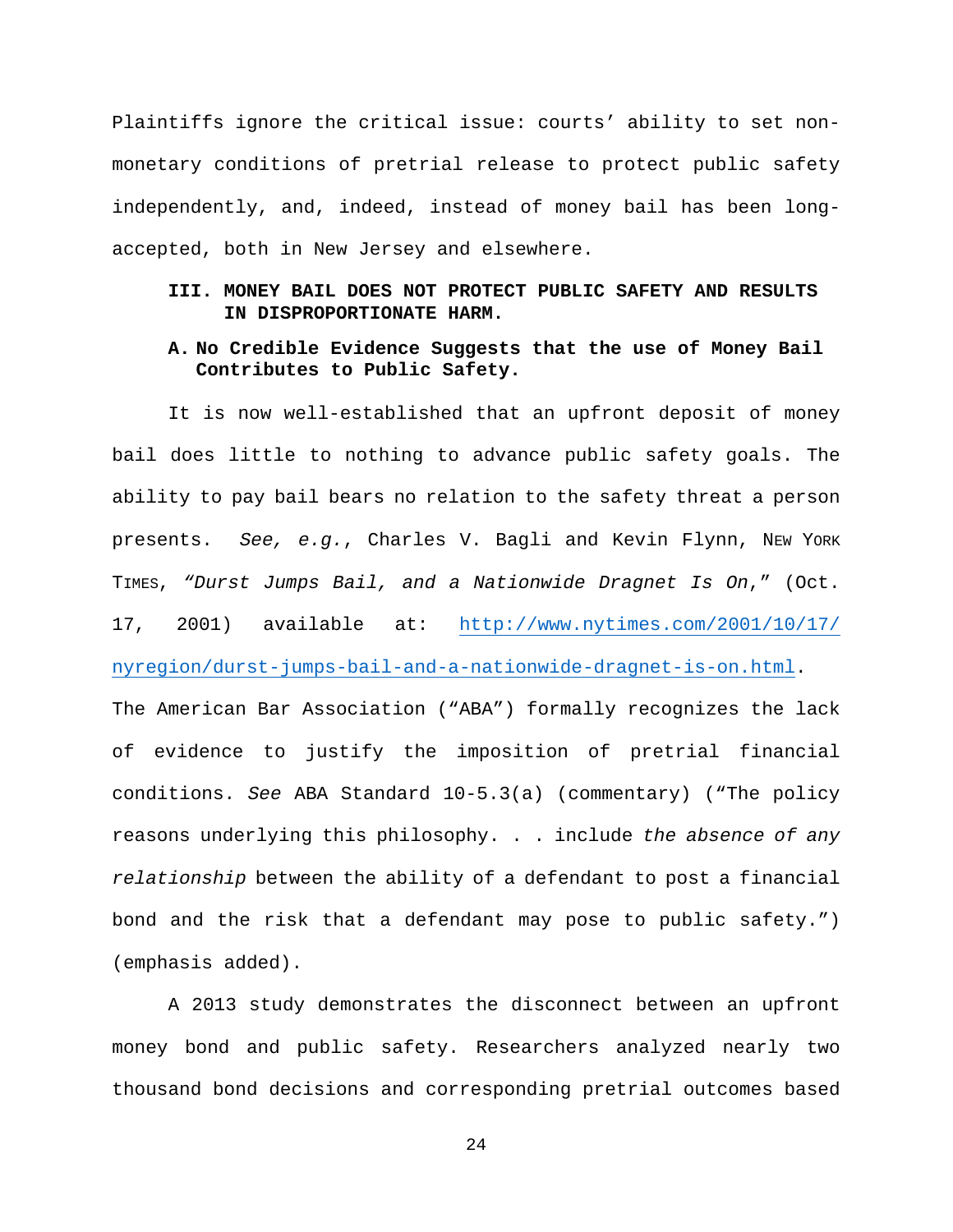on 16 months' worth of data in Colorado's most populous counties. Michael R. Jones, Pretrial Justice Inst., *Unsecured Bonds: The As Effective and Most Efficient Pretrial Release Option* at 6 (Oct. 2013) (hereinafter "*Unsecured Bonds*"). Drawing comparisons across risk levels, the study found no statistically significant difference between unsecured bonds and secured money bonds in safeguarding public safety. *Id.* at 3, 10. Moreover, the study concluded that "[h]igher monetary amounts of secured bonds are associated with more pretrial jail bed use but not increased court appearance rates." *Id.* at 3.

By way of illustration, jurisdictions that have effectively abolished or severely deprioritized money bail have done so while maintaining both public safety and the integrity of the court system. In 1992, Washington, D.C. abolished setting money bail that would lead to pretrial detention, and since then crime rates have only continued to decline (*see, e.g.* Matthew Friedman, et. al., *Crime Trends: 1990-2016*, THE BRENNAN CENTER FOR JUSTICE (Apr. 18. 2017) at 27), while the pretrial success rate remains high. Approximately 88 percent of defendants in Washington D.C. are released on non-financial conditions, with the remaining population detained. Pretrial Services Agency for the District of Columbia, Research and Data, Performance Measures (hereinafter "Performance Measures"), available at: [https://www.psa.gov/?q=data/performance\\_measures.](https://www.psa.gov/?q=data/performance_measures) Between 2007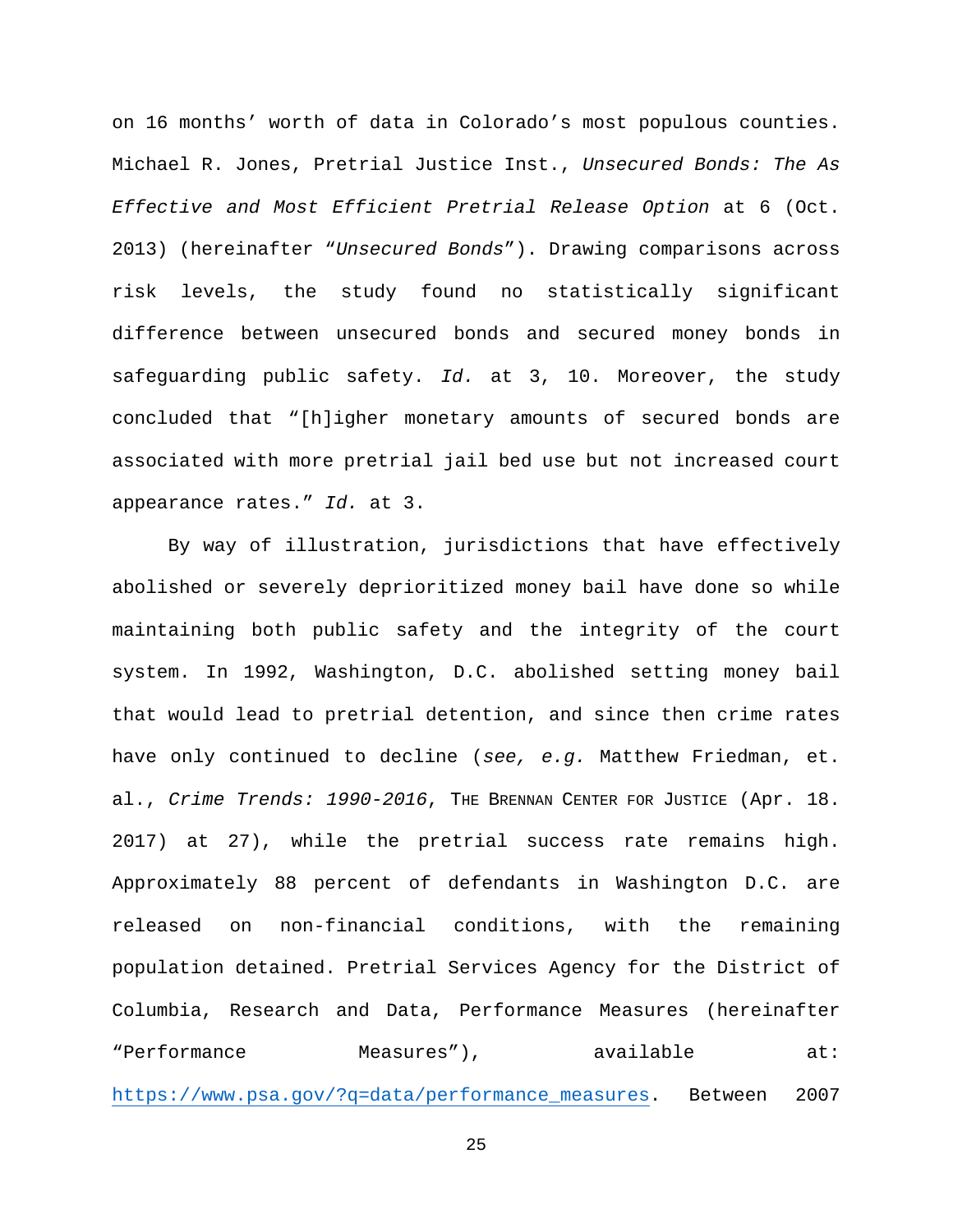and 2012, over 91 percent were not rearrested  $-$  for any reason  $$ while in the community prior to their trial. *Id.* Of particular note, 98 percent of released defendants remained free of arrest for a violent crime while in the community awaiting trial. *Id.*

Similarly, the federal pretrial system demonstrates that money is not necessary to protect public safety. *See* 18 U.S.C. § 3142(a)–(b). Between 2001 and 2007, in the federal criminal system, just over 96 percent of the persons released pretrial across all risk levels — had no documented conduct presenting a "danger to the community." Marie VanNostrand, Ph.D. and Gena Keebler, *Pretrial Risk Assessment in the Federal Court* (April 14, 2009) at 22–3. Even considering the highest risk level identified by the Office of Probation and Pretrial Services, over 84 percent of persons released had complete success during the period before trial, meaning no failures to appear and no rearrests for dangerous conduct. *Id.*

Research advanced in contradiction of these principles is misleading. Proponents of money bail often rely on a 2007 Bureau of Justice Statistics ("BJS") report that analyzed State Court Processing Statistics ("SCPS") data to claim that secured money bail affords public safety benefits. Thomas H. Cohen & Brian A. Reaves, U.S. Dep't of Justice, Bureau of Justice Statistics, *Pretrial Release of Felony Defendants in State Courts* at 8 (2007). However, in 2010, the BJS released an advisory warning specifically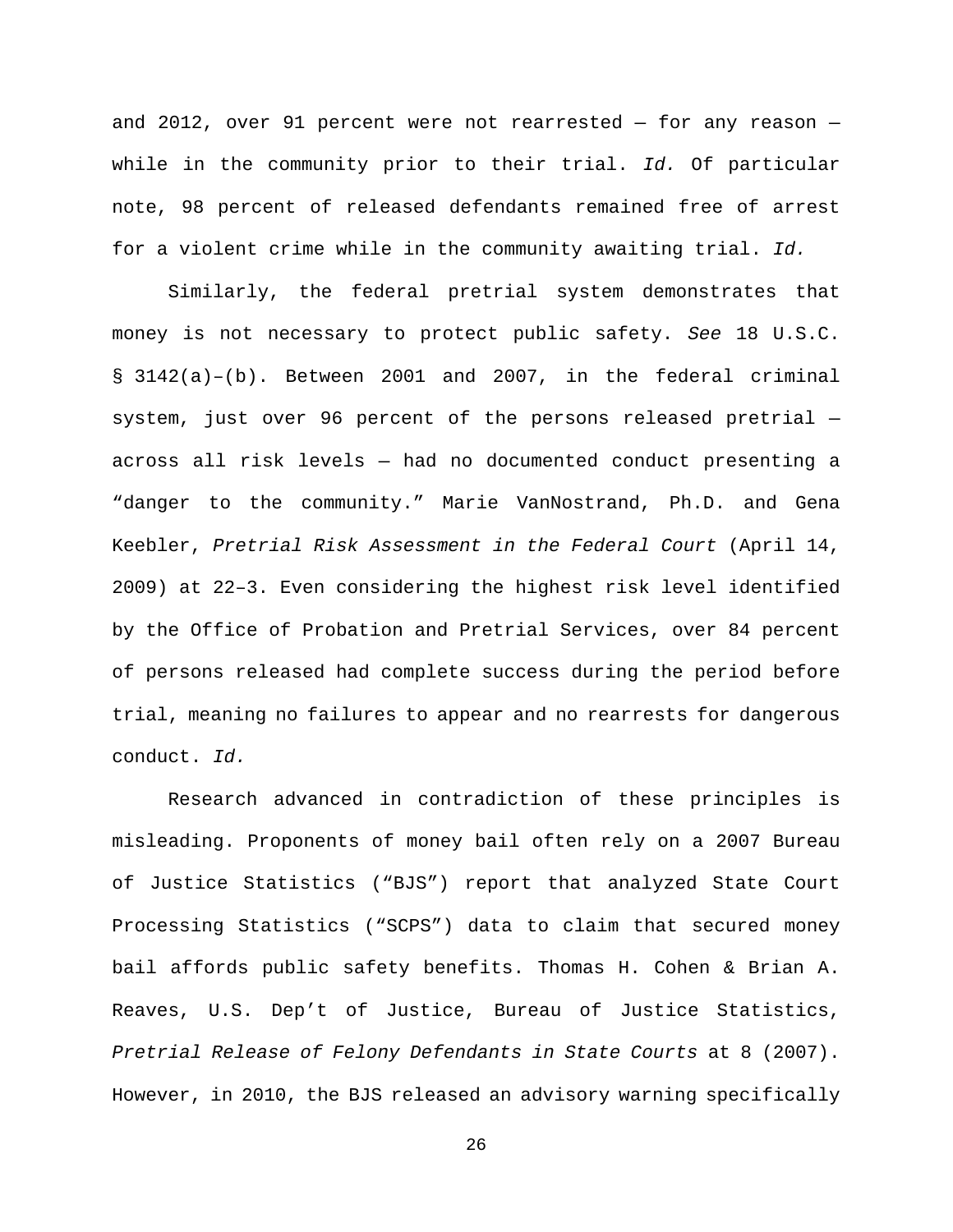in response to abuses of its 2007 report, stating that, "[a]ny evaluative statement about the effectiveness of a particular program in preventing pretrial misconduct based on SPCS data is misleading." Bureau of Justice Statistics, *Data Risk Advisory: State Court Processing Statistics Data Limitations*, March 2010, available at: [https://www.bjs.gov/content/pub/pdf/scpsdl\\_da.pdf.](https://www.bjs.gov/content/pub/pdf/scpsdl_da.pdf) Finally, the authors of a more recent study took care to note shortcomings in past research purporting to demonstrate the efficacy of money bail, from methodological or data concerns to failure to account for alternate explanations.[3](#page-34-0) *See* Jones *Unsecured Bonds* at 4. There is simply no sound evidence that money bail promotes public safety.

 $\overline{\phantom{a}}$ 

<span id="page-34-0"></span><sup>&</sup>lt;sup>3</sup> As the authors of the Jones study explain, several such prior publications exhibit (a) "data or methodological limitations that limit the generalizability of the findings to other jurisdictions," (for example, Robert G. Morris, Pretrial Release Mechanisms in Dallas County, Texas (Jan. 2013); Krahl & New Direction Strategies, An Analysis of the Financial Impact of Surety Bonding on Aggregate and Average Detention Costs and Cost Savings in the State of Florida for 2010 (2011)); (b) do not sufficiently account for possible alternate explanations of their findings (see, for example, Michael K. Block, The Effectiveness and Cost of Secured and Unsecured Pretrial Release in California's Large Urban Counties, 1990-2000 (2005)); and/or (c) are "limited to measuring the effect of various forms of pretrial release on a singular outcome - court appearance, but not on. . . two [other] important pretrial outcomes - public safety and jail bed use" (see, for example, Helland & Tabarrok, The Fugitive: Evidence on Public Versus Private Law Enforcement from Bail Jumping, Journal of Law & Economics, April 2004). *See also* Kristen Bechtel, et. al., Dispelling the Myths: What Policymakers Need to Know About Pretrial Research, Pretrial Justice Institute (Nov. 2012).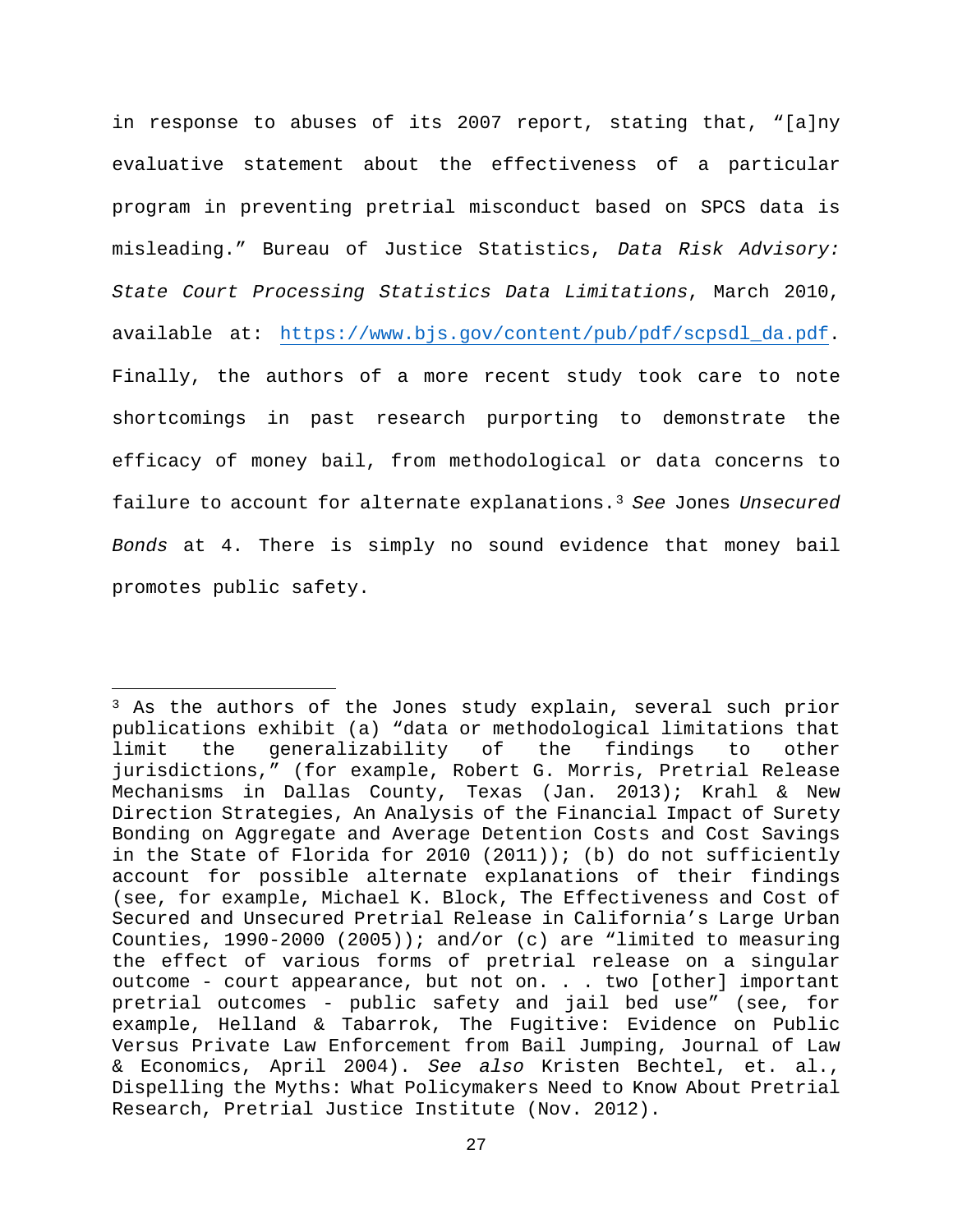### **B. Money Bail has a Demonstrated History of Harmful, Discriminatory Impact.**

Not only does the imposition of a monetary bail requirement fail to advance the goal of public safety, but such an imposition has well-documented disparate and devastating effects on lowincome communities, People of Color, and the LGBT community.

Pretrial detention due to money bail requirements carries massive consequences for those unable to pay the bond, from the potential loss of employment, housing and child custody to the added difficulty of presenting a defense in one's case. *See* Paul Heaton, et. al., *The Downstream Consequences of Misdemeanor Pretrial* Detention (July 2016) at 1. Courts across the country have recognized that operating systems of pretrial justice based on access to money contravenes the Fourteenth Amendment's promise of equal protection. *See Burks v. Scott County, Miss.*, 3:14-cv-00745-HTW-LRA (S.D. Miss. June 27, 2017) ("In the pretrial context, it is well settled that jailing someone solely because they cannot satisfy a financial condition 'is invidious discrimination and not constitutionally permissible.'") (citing *Pugh v. Rainwater*, 572 F.2d 1053, 1056 (5th Cir. 1978)); *ODonnell v. Harris Cty.*, --- F. Supp. 3d ---, 2017 WL 1735456, at \*3 (S.D. Tex. Apr. 28, 2017) ("[U]nder federal and state law, secured money bail may serve to detain indigent misdemeanor arrestees only in the narrowest of cases, and only when, in those cases, due process safeguards the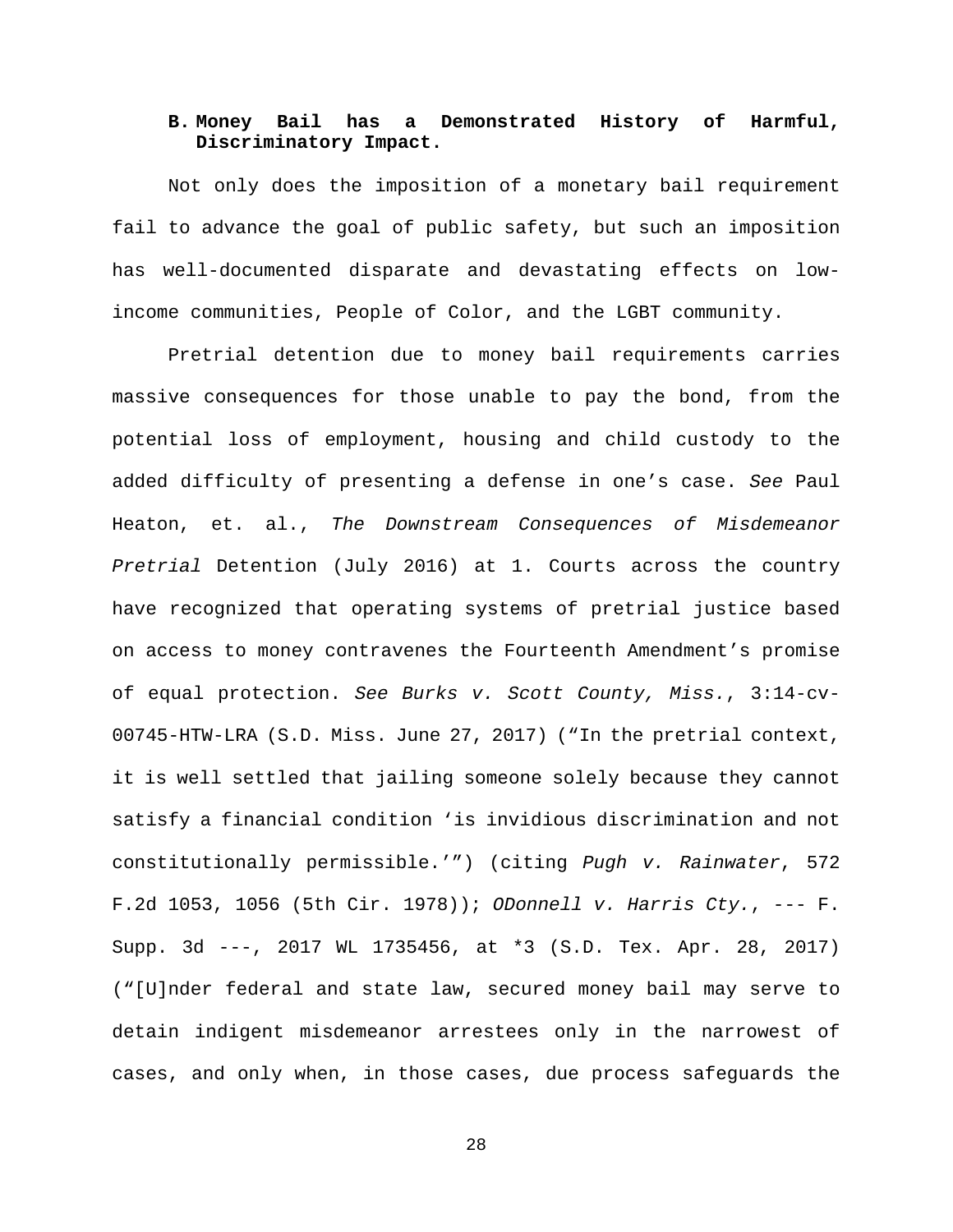rights of the indigent accused."); *Walker v. City of Calhoun*, No. 4:15-CV-0170-HLM (N.D. Ga. June 16, 2017) (enjoining city from detaining indigent arrestees who are otherwise eligible for release but are unable, because of their poverty, to pay secured money bail); *Rodriguez v. Providence Cmty. Corr.*, 155 F. Supp. 3d 758, 786-69 (M.D. Tenn. Dec. 17, 2015) (enjoining a policy of detaining probationers who could not pay a predetermined amount of bail); *Thompson v. Moss Point*, 2015 WL 10322003, at \*1 (S.D. Miss. Nov. 6, 2015) ("If the government generally offers prompt release from custody after arrest upon posting a bond pursuant to a schedule, it cannot deny prompt release from custody to a person because the person is financially incapable of posting such a bond."); *see also State v. Blake*, 642 So. 2d 959, 966 (Ala. 1994) ("Putting liberty on a cash basis was never intended by the founding fathers as the basis for release pending trial").

Moreover, "nearly every study on the impact of race in bail determinations has concluded that African Americans are subjected to pretrial detention at a higher rate and are subjected to higher bail amounts than are white arrestees with similar charges and similar criminal histories." Cynthia E. Jones, *"Give us Free": Addressing Racial Disparities in Bail Determinations*, 16 LEGISLATION & PUB. POL'Y 919, 938 (2013). A meta-analysis of 25 studies on the impact of race in bail determinations published between 1970 and 2000 noted that 18 studies found black defendants were subjected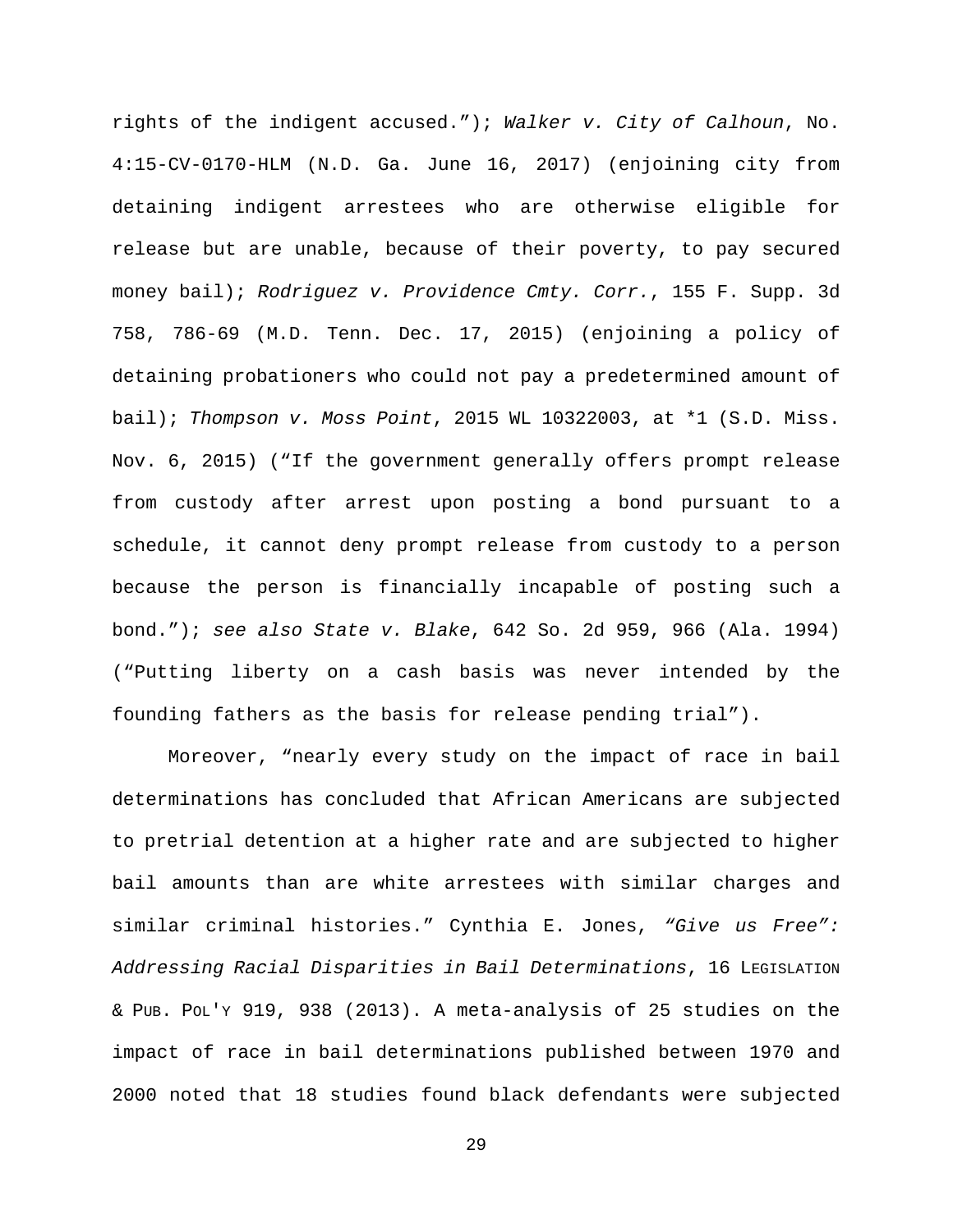to harsher treatment than whites. *Id.* at 940 *(citing* Marvin D. Free, Jr., *Race and Presentencing Decisions: The Cost of Being African American*, *in* Racial Issues in Criminal Justice: The Case of African Americans 137, 140-41 (Marvin D. Free, Jr. Ed., 2003). And the Pretrial Justice Institute reports that bond amounts are 35 percent higher for Black male defendants and 19 percent higher for Latino male defendants than similarly situated white male defendants. Pretrial Justice Institute, *Race & Bail in America,* available at [http://projects.pretrial.org/racialjustice/.](http://projects.pretrial.org/racialjustice/)

Finally, LGBT people are also disproportionately impacted by the money bail system. In a 2015 survey of 1,118 incarcerated LGBT people, 74 percent of those being held in jail pretrial claimed it was because they could not afford to post bail, as compared to the 40 percent of the overall New Jersey jail population who were incarcerated due to an inability to pay bail. Jason Lydon et al., Black & Pink, Coming out of Concrete Closets: A Report on Black & Pink's National LGBTQ Prisoner Survey 6 (2015). In the LGBT survey, over half of those incarcerated pretrial were held for a year or longer. *Id.*

In summary, money bail as an upfront requirement prior to release bears no relationship to public safety. Rather than serving a public goal, the use of secured money bail discriminates against those who cannot afford it, and disproportionately harms People of Color and the LGBT community.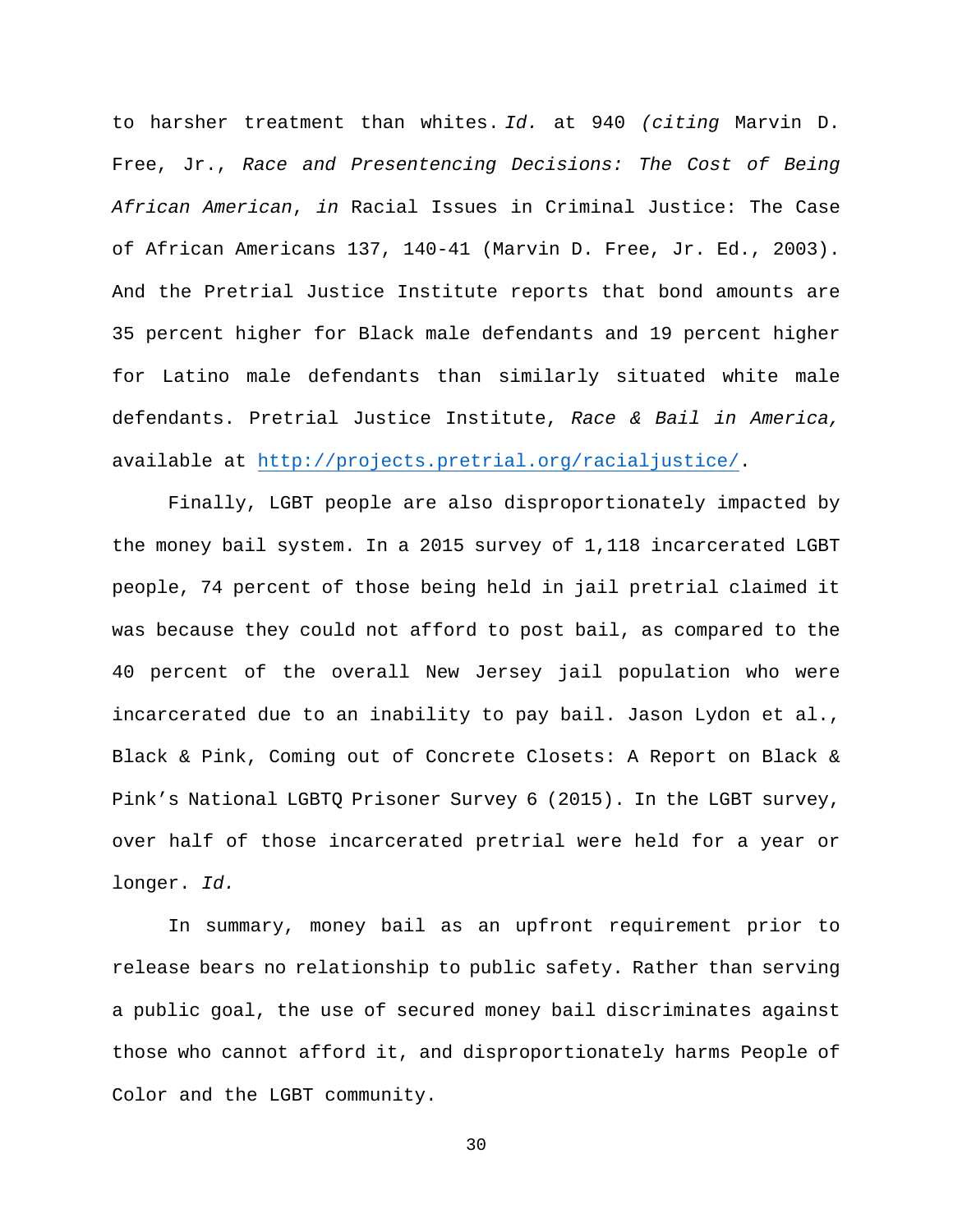## **IV. WHERE COURTS SEEK TO PROTECT PUBLIC SAFETY, THEY NEED NOT OFFER CRIMINAL DEFENDANTS AN OPPORTUNITY TO PURCHASE THE ABILITY TO AVOID SUPERVISION.**

Plaintiffs do not merely allege that the trial court failed to specifically tailor conditions in Plaintiff Holland's case to ensure that they were the least restrictive conditions that would protect the public and ensure his presence in court when required. Instead, they go much further and contend that unless a court finds that the case represents one of the "carefully limited exception[s]" to pretrial release, criminal defendants *must* be given an opportunity to pay money in lieu of *any* pretrial deprivation of liberty. Compl. ¶ 126. Such a reading is at odds with both common sense and significant jurisprudence.

Such a reading of the Eighth Amendment would significantly hamper states' ability to confront and eliminate the inequality caused by overreliance on money bail and, critically, would undermine states' authority to impose conditions that *actually*  address public safety. In New Jersey, as elsewhere, courts have long been empowered to impose conditions of pretrial release designed to protect public safety, without regard to the amount of money bail, if any. N.J.S.A. 2A:162-16b(2)(b). *See also United States v. Cachucha*, 778 F. Supp. 2d 1172, 1179 (D.N.M. 2011) (releasing defendant, who was not a flight risk but who was a threat to the community, on GPS monitoring and other conditions); *Farris*, 2008 U.S. Dist. LEXIS 36937 at \*33-34 (releasing defendant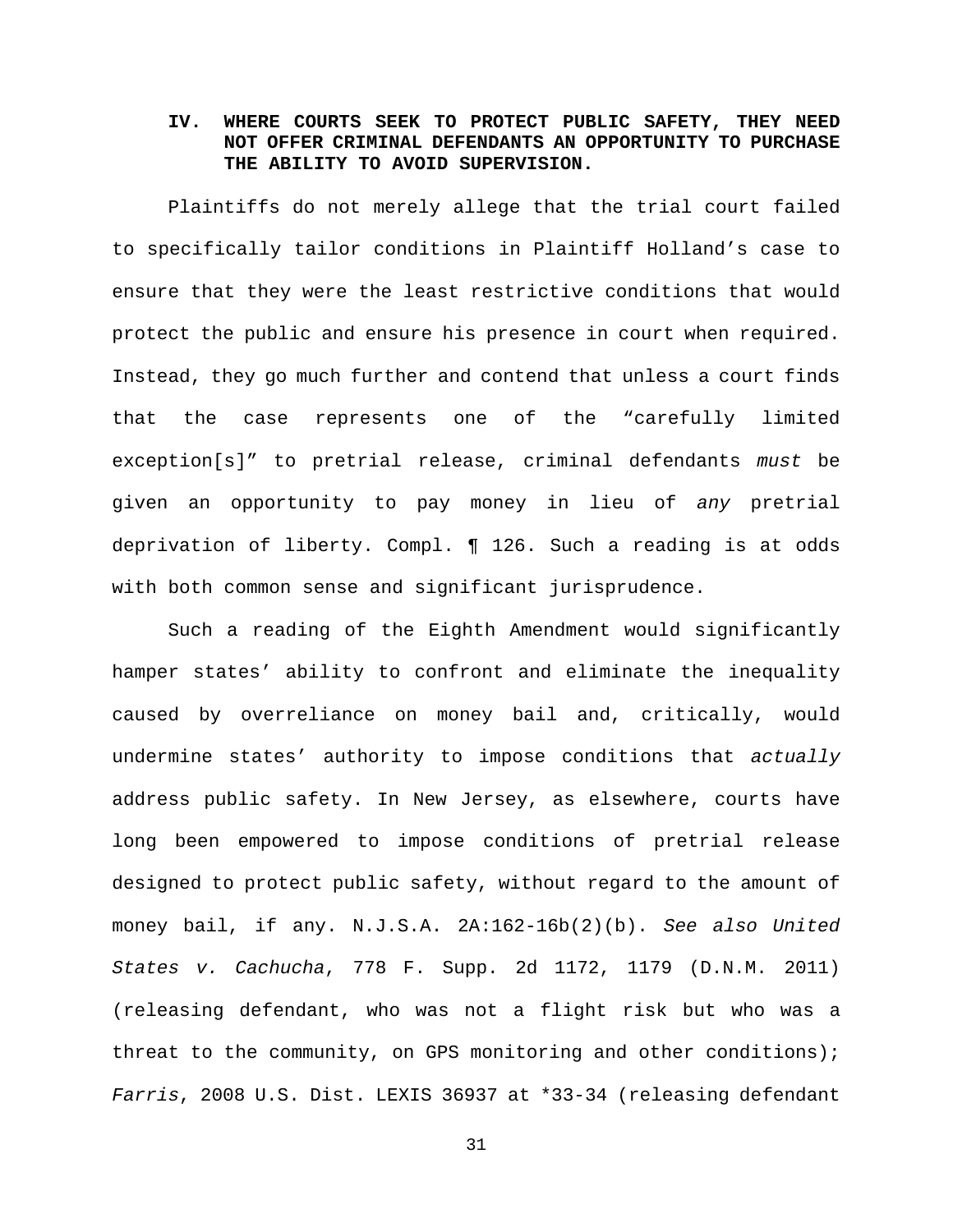to parents' custody, with GPS monitoring, computer monitoring, and mandated mental health treatment); Burns Ind. Code Ann. § 35-46- 1-15.1(a)(5) (Indiana criminal statute prohibits violations of nocontact orders and allows for the issuance of such an order when a defendant is released in his own recognizance); *Spinks v. State*, 2007 Ind. App. Unpub. LEXIS 1802 (Ind. Ct. App. July 3, 2007) (noting that defendant released on his own recognizance was placed on GPS monitoring with no-contact provision); Fla. Stat. § 903.047 (in Florida, conditions of pretrial release, including libertyrestricting conditions designed to promote public safety such as no-contact orders, attach to defendants released on surety bail bonds, on their own recognizance, or in other forms); *Edwards v. Lexington County Sheriff's Dep't*, 688 S.E.2d 125, 127 (S.C. 2010) (defendant released on his own recognizance, subject to a nocontact order); *State v. Siford*, 2003-Ohio-1588, P2-P3, 2003 Ohio App. LEXIS 1522 at \*2 (Ohio Ct. App., Geauga County Mar. 28, 2003) (same).

The Eighth Amendment does not prohibit the imposition of such conditions. *See Salerno*, 481 U.S. at 753 (noting that Eighth Amendment does not foreclose the government from pursuing public safety "through regulation of pretrial release."). But, that does not mean that New Jersey – or any other state – has *carte blanche*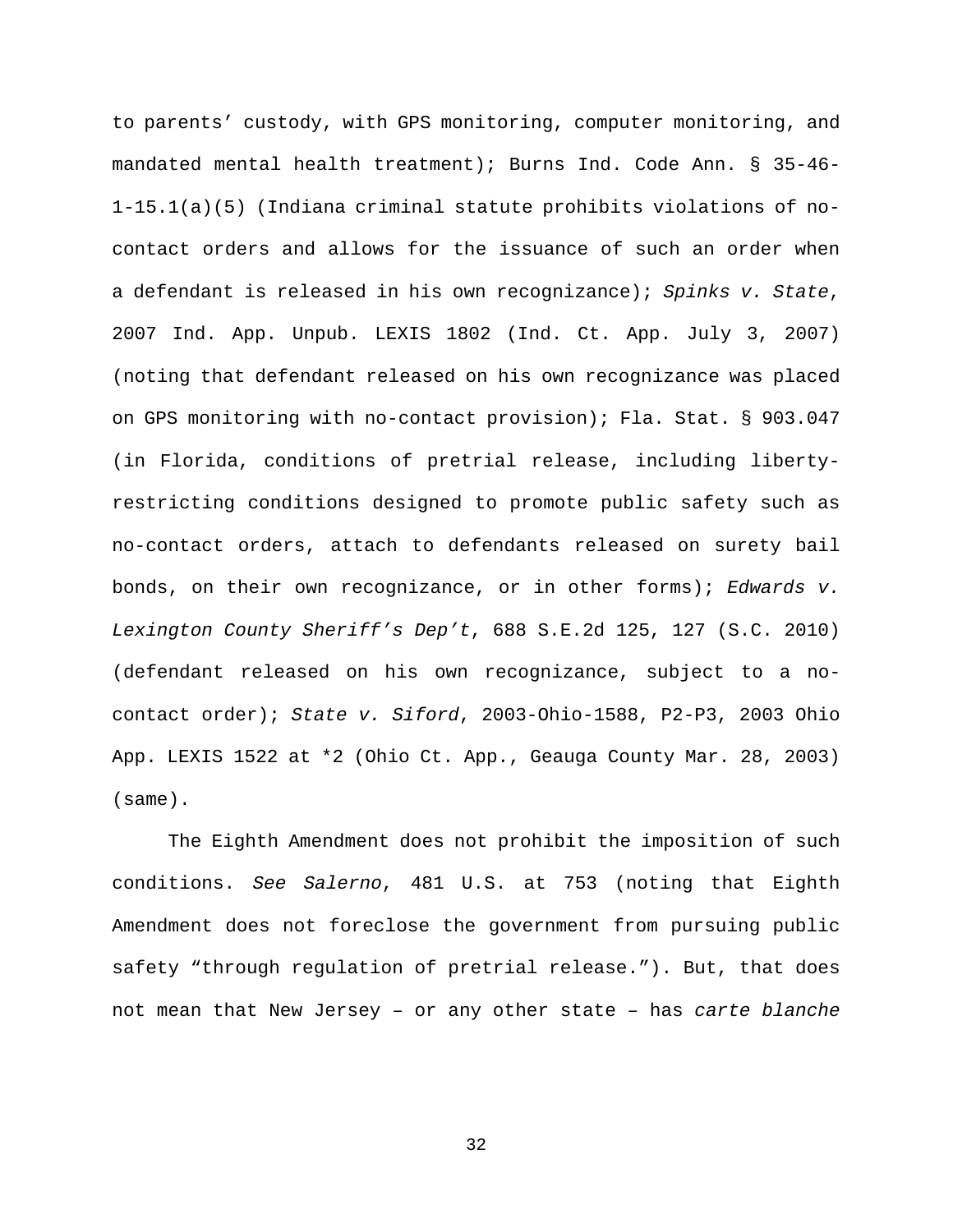to impose onerous[4](#page-40-0) conditions of pretrial release. The excessive bail clause of the Eighth Amendment prohibits the imposition of conditions – monetary or non-monetary – that are not *necessary* to achieve the legitimate purposes of pretrial release. *See Stack* 342 U.S. at 5 ("bail set at a figure higher than an amount reasonably calculated to [ensure the defendant's presence at trial] is 'excessive' under the Eighth Amendment."); *United States v. Arzberger*, 592 F. Supp. 2d 590, 605 (S.D.N.Y. 2008) ("if the Excessive Bail Clause has any meaning, it must preclude bail conditions that are (1) more onerous than necessary to satisfy legitimate governmental purposes and (2) result in deprivation of the defendant's liberty.").

The New Jersey CJRA provides greater protection than the excessive bail clause: "The non-monetary condition or conditions of a pretrial release ordered by the court . . . shall be the least restrictive condition, or combination of conditions, that . . . [achieve the three legitimate purposes of the CJRA]." N.J.S.A. 2A:162-17b(2). In other words, a court *must* make an individualized determination that specific conditions are both necessary *and* the least restrictive to achieve the purposes of the CJRA, including the protection of the community, prior to imposing a condition on any criminal defendant. New Jersey also affords robust procedural

l

<span id="page-40-0"></span><sup>4</sup> *Amici* do not dispute that GPS monitoring represents a substantial limitation on liberty. Compl. ¶¶ 75-78.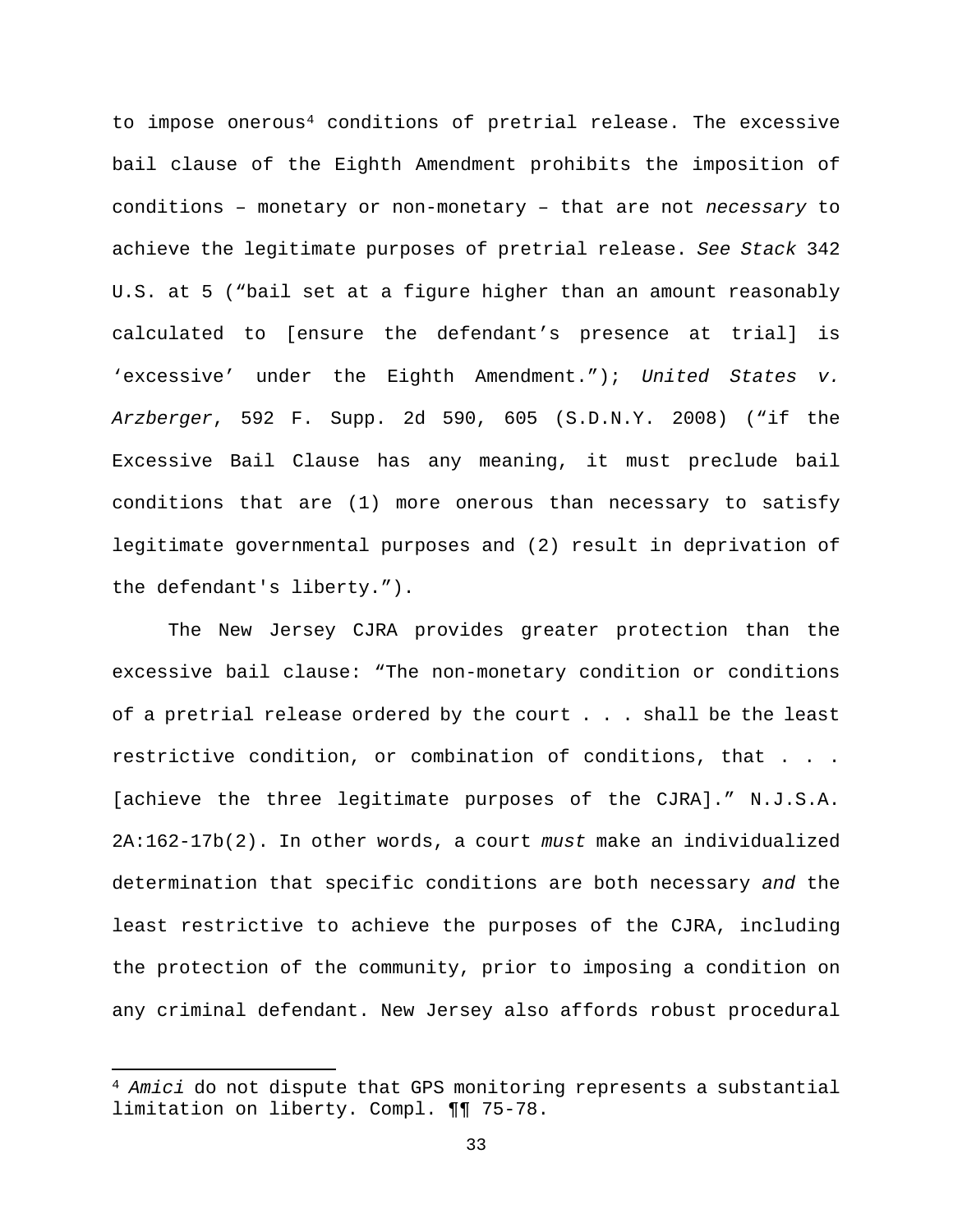protections if a criminal defendant contends that a court failed to follow the statutory (or constitutional) requirements.[5](#page-41-0) He or she may file either a motion to reconsider the conditions, alleging a material change in circumstances (*R*. 3:26-2(c)(2)) or an interlocutory appeal to the Appellate Division "in the interest of justice." *R*. 2:2-4.

Plaintiffs rely on a fundamental misconception about the Eighth Amendment. That constitutional provision does not provide a right to money bail and does not preclude states from imposing non-monetary conditions tailored to protect public safety.

#### **CONCLUSION**

The CJRA provides criminal defendants with constitutionally required protections by requiring that conditions of release be the least restrictive ones that satisfy the permissible justifications for limitations on pretrial liberty. There is no right to money bail under the Eighth Amendment. As a result, Plaintiffs are unlikely to succeed on the merits. Additionally, there exist compelling public interests disfavoring Plaintiffs' proposal that criminal defendants be guaranteed an option to

<span id="page-41-0"></span><sup>&</sup>lt;sup>5</sup> It appears that Plaintiff Holland consented to the conditions imposed upon him. Whether or not that decision constitutes a waiver, Plaintiff Holland failed to avail himself of either of avenues for relief that exist under *New Jersey Rules of Court*. Plaintiff Holland's acceptance of the conditions imposed by the trial court also raises questions about typicality. F.R.C.P. 23(a)(3).